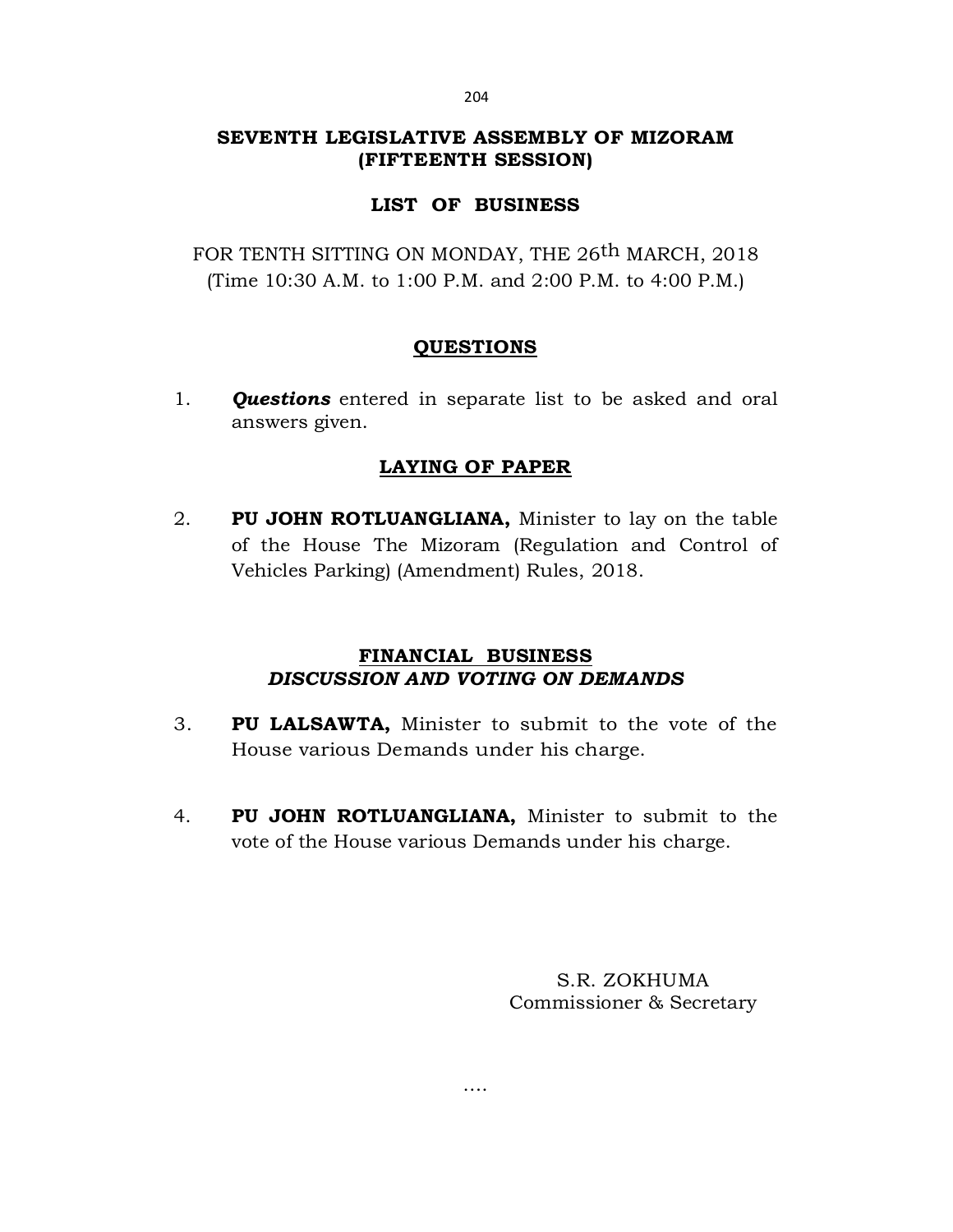205<br>
SPEAKER : Therefore, as God's chosen people, holy and<br>
dearly loved, clothe yourselves with compassion, kindness, humility, gentleness and<br>
patience.<br>
Colossians 3:12<br>
I request Pu T.T. Zothansanga to ask Starred Ques dearly loved, clothe yourselves with compassion, kindness, humility, gentleness and patience. 205<br> **SPEAKER** : Therefore, as God's chosen people, holy and<br>
dearly loved, clothe yourselves with compassion, kindness, humility, gentleness and<br>
patience.<br>
Colossians 3:12<br>
I request Pu T.T. Zothansanga to ask Starred Qu 205<br> **SPEAKER** : Therefore, as God's chosen people, holy and<br>
dearly loved, clothe yourselves with compassion, kindness, humility, gentleness and<br>
patience.<br>
Colossians 3:12<br>
I request Pu T.T. Zothansanga to ask Starred Qu

PU T.T. ZOTHANSANGA : Pu Speaker, the Hon. Minister has not arrived yet; my question is: -

- a) From where do we purchase Dragon fruit seeds;
- b) Number of rooted cutting Dragon fruit supplied during 2017-2018;
- c) Supply rate per root cutting.

give the answer on his behalf and no Supplementary Question will be taken.

205<br>
SPEAKER : Therefore, as God's chosen people, holy and<br>
dearly loved, clothe yourselves with compassion, kindness, humility, gentleness and<br>
patience.<br>
Colossians 3:12<br>
1 request Pu T.T. Zothansanga to ask Starred Ques PU ZODINTLUANGA, MINISTER: Pu Speaker, the Hon. Minister has to attend death of a family member to Haulawng; and, the answer for Starred Question No. 129 is: - **PU T.T. ZOTHANSANGA :** Pu Speaker, the Hon. Minister has not arrived<br>
a) From where do we purchase Dragon fruit seeds;<br>
a) Number of rooted cutting Dragon fruit supplied during 2017-2018;<br>
e) Supply rate per root cutting

- a) Horticulture Department bought Dragon fruit seeds from the Departmental Purchase Advisory Board (DPAB) approved nursery, Horticulture Center and Center of Excellence.
- b) 194800 Nos.
- c) ₹150/- which is determined on freight on road destination.

I request Er. Lalrinawma to ask Starred Question No. 130.

ER. LALRINAWMA : Thank you, Pu Speaker. Starred Question No. 130. Will the Labor, Employment, Skill Development & Entrepreneurship Department Minister be pleased to stateatterd denta of a family member to Haulawng; and, the answer for Starred Question<br>
No. 129 is: -<br>
a) Horticulture Department bought Dragon fruit seeds from the Departmental<br>
Purchae Advisory Board (DPAB) approved nursery,

- a) If Employees State Insurance Act, 1948 being implemented presently. If so, how many of the beneficiaries are registered under ESI Scheme?
- b) If the Govt. of Mizoram allocate fund for ESI Scheme. If so, how much is allocated for the year 2017-2018?

question.

- PU H. ROHLUNA, MINISTER: Pu Speaker, the answer is as follows: -
- a) Employees State Insurance Act, 1948 is of ESCI and functioning under the Ministry of Labor & Employment. It already has its office in Mizoram and the act has already been implemented. As per the official report of ESI, there are 52 establishments and 1072 beneficiaries registered under ESI Act. **ER. LALRINAWMA •** : Thank you, Pu Speaker. Started Question No.<br>
130. Will the Labor, Employment, Skill Development & Entrepreneurship<br>
Department Minister be pleased to state-<br>
a) If Employes State Instance Act, 1948 be
	- b) Since ESI Scheme is of the Central Scheme, there is no fund allocation under the state Govt. nor prepare for the same.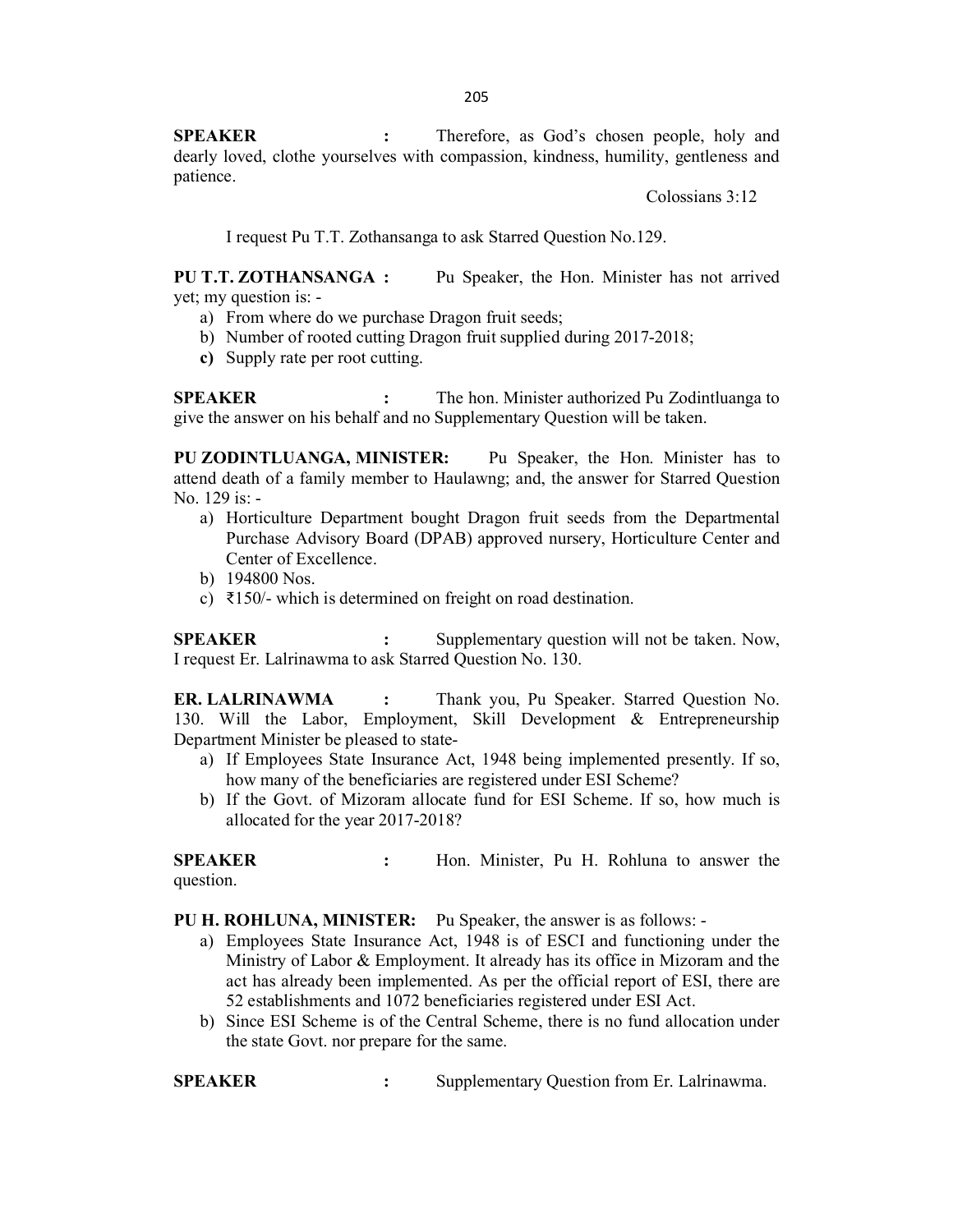Er. LALRINAWMA : Thank you, Pu Speaker. ESI is quite important especially for private firms. My supplementary question is: - What is the eligible amount of income per month for the beneficiary to obtain registration? What is the amount of contribution to be made by the concerned employee? I was informed that the state Govt. does not allot fund but the provision underlines that the Govt. should contribute 12.5% on medical care for ESI beneficiaries. So, how will this be handled if no fund is allotted? 206<br> **Er. LALRINAWMA** : Thank you, Pu Speaker. ESI is quite important<br>
especially for private firms. My supplementary question is: - What is the eligible<br>
amount of income per month for the beneficiary to obtain registrati 206<br>
206<br>
Sepecially for private firms. My supplementary question is: - What is the eligible<br>
sepecially for private firms. My supplementary question is: - What is the eligible<br>
amount of income per month for the beneficia

Question.

**PU H. ROHLUNA, MINISTER:** Pu Speaker,  $\overline{\xi}21,000/-$  is the amount of income for registration as ESI beneficiary and 4.75% of the employee's income should be contributed by the employer.

Er. LALRINAWMA : Pu Speaker, the answer is not completed. I asked the amount of contribution of both the employee and the employer. Also, as mentioned earlier, 12.5% should be contributed by the Govt. but since no fund is allotted, how will it be maintained? Should 4.75% of the income be contributed every month or year? The state Govt. does not allot fund but the provision underlines that the Govt. should<br>
contribute 12.5% on medical care for ESI beneficiaries. So, how will this be handled<br>
if no fund is allotted?<br>
SPEAKER : The Hon. Mini **FU H. ROHLUNA, MINISTER:** Pu Speaker, 221,000/- is the amount of income for the Central Governic System and 4.75% of the employee's income should be contributed by the employer. Supplementary Question from Er. Lalrinawma **ET. LALRINAWIMA** : Pu Speaker, the answer is not completed. I asked<br> **ET. LALRINAWIMA** is the minimizary of the contributed by the Govern to confluence are there are the environment<br>
and the minimizary of the form of sta

PU H. ROHLUNA, MINISTER: Pu Speaker, contribution to be made by the employee is 1.75% and the total including contribution of employer is 6.50%. Regarding medical care, I believe the state Govt. does not need to contribute anything. The ESI has also opened the Dispensary at Zodin Square, Aizawl with 1 Doctor and supporting staffs.

for having only 1072 members. ESI opened its Branch office at Zodin Square and I urge the employees to put more efforts on members drive so as to avail free medical care. supporting staffs.<br>
The Central Govt. is willing to construct a 100 bedded hospital but could not<br>
for having only 1072 members. ESI opened its Branch office at Zodin Square and I<br>
turge the employees to put more efforts o

no. 131.

PU LALRUATKIMA : Pu Speaker, Starred Question no. 131. Will the District Council & Minority Affairs Department Minister be pleased to state: -

- a) If the ADCs received NEDP Fund provisions. If so, how much each does received?
- b) What is the purpose of this fund?
- c) If CADC utilized etc fund provision of NEDP for advance payment of its staff salary? Who utilized such fund and how much was spent by each person?
- d) When was a notification for recovery issued and if the amount repaid in full?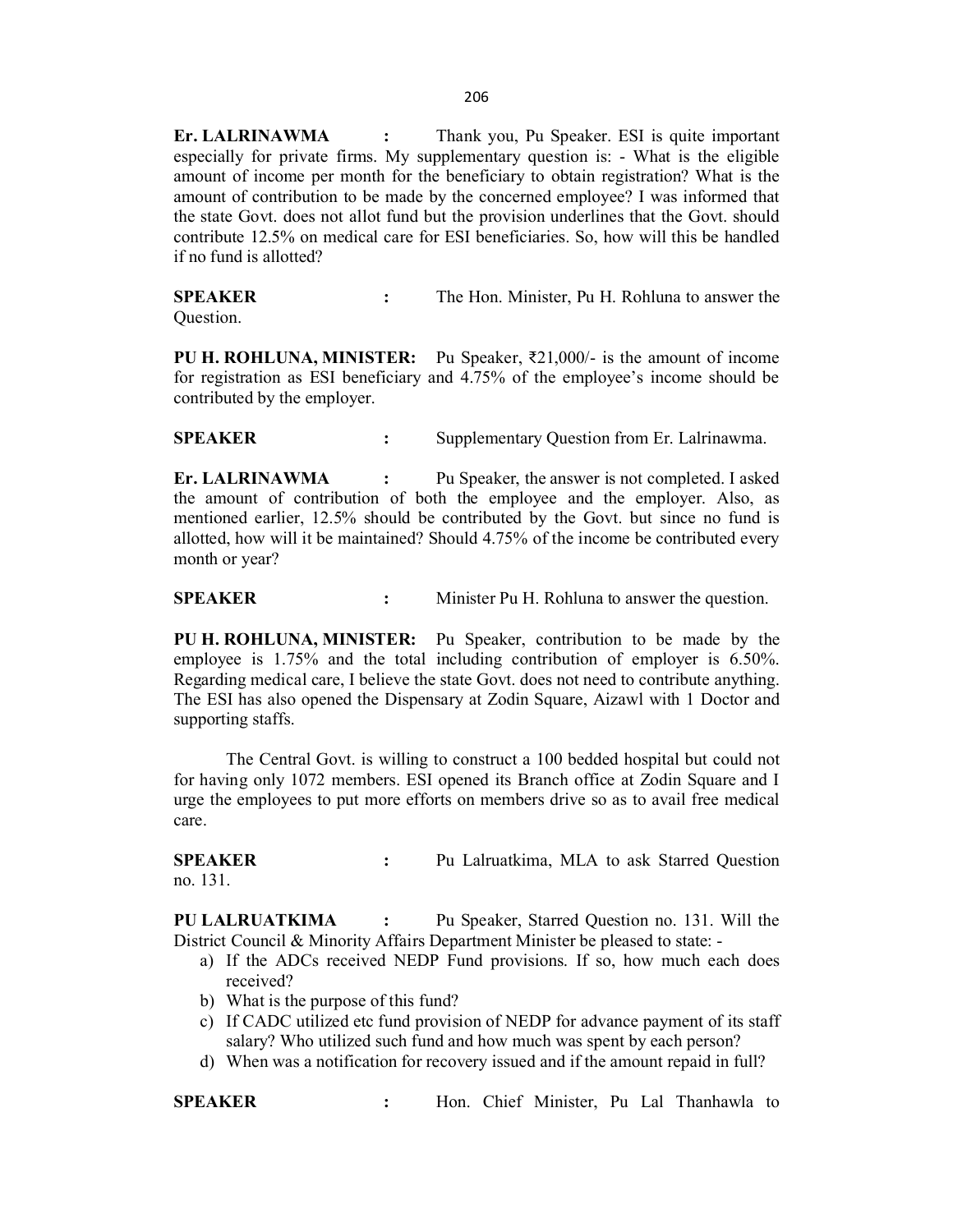- lakhs.
- 207<br>
PU LAL THANHAWLA, CHIEF MINISTER: Pu Speaker, the answer<br>
is: -<br>
a) Only LADC received NEDP Fund provision and the amount received is ₹290<br>
lakhs.<br>
b) The purpose of this fund are as follows: i) Land Development of b) The purpose of this fund are as follows: - i) Land Development of WRC ii) Construction of Common Cemetery iii) Construction of Playground at Vawmbuk iv) Construction of Playground at Diltlang 'S'
	- c) The following are MDC's who utilized the said fund provisions and the amount spent respectively: -

|         |                                                        |                | 207                                                                                          |  |
|---------|--------------------------------------------------------|----------------|----------------------------------------------------------------------------------------------|--|
|         |                                                        |                |                                                                                              |  |
|         | answer the question.                                   |                |                                                                                              |  |
|         | PU LAL THANHAWLA, CHIEF MINISTER:                      |                | Pu Speaker, the answer                                                                       |  |
| is: -   |                                                        |                |                                                                                              |  |
|         |                                                        |                | a) Only LADC received NEDP Fund provision and the amount received is $\overline{\text{290}}$ |  |
|         | lakhs.                                                 |                |                                                                                              |  |
|         |                                                        |                | b) The purpose of this fund are as follows: - i) Land Development of WRC ii)                 |  |
|         |                                                        |                | Construction of Common Cemetery iii) Construction of Playground at                           |  |
|         | Vawmbuk iv) Construction of Playground at Diltlang 'S' |                |                                                                                              |  |
| C)      |                                                        |                | The following are MDC's who utilized the said fund provisions and the                        |  |
|         | amount spent respectively: -                           |                |                                                                                              |  |
|         | 1. Adi Kanta tongchangya                               |                | ₹31,29,410.00                                                                                |  |
|         | 2. Susen Chakma<br>3. Taraninsen Chakma                |                | ₹13,74,431.00<br>₹13,43,874.00                                                               |  |
|         | 4. Sushil Kumar Chakma                                 | $\blacksquare$ | ₹10,37,646.00                                                                                |  |
|         | 5. Mohan Chakma                                        |                | ₹7,60,510.00                                                                                 |  |
|         | 6. Chitra Kumar Chakma                                 |                | ₹ $8,75,276.00$                                                                              |  |
|         | 7. Ajay Kumar Chakma                                   | $\blacksquare$ | ₹11,78,605.00                                                                                |  |
|         | 8. Parimal Chakma                                      |                | ₹5,92,278.00                                                                                 |  |
|         | 9. Amar Smriti Chakma                                  |                | ₹2,11,000.00                                                                                 |  |
|         | 10. Amit Kumar Chakma                                  |                | ₹30,000.00                                                                                   |  |
|         | <b>GRAND TOTAL</b>                                     |                | ₹10,533,030.00                                                                               |  |
|         |                                                        |                | Notification of repayment was issued on 11.7.2017 and 22.9.2017 and all the                  |  |
|         | debts were cleared on 20.11.2017.                      |                |                                                                                              |  |
| SPEAKER | $\ddot{\cdot}$                                         |                | Pu Lalruatkima.                                                                              |  |
|         | PU LALRUATKIMA<br>:                                    |                | Pu Speaker, it is learned that CADC withdrawn                                                |  |
|         |                                                        |                | ₹1.70 crore just before the general election and consequently the Governor's Rule was        |  |
|         |                                                        |                | declared in the district. What is the reason? If the Govt. compensated a Chakma              |  |
|         |                                                        |                | student who was shot dead by the Police on Aug., 2015 during the protest; and, if so,        |  |

PU LALRUATKIMA : Pu Speaker, it is learned that CADC withdrawn  $\bar{\xi}$ 1.70 crore just before the general election and consequently the Governor's Rule was declared in the district. What is the reason? If the Govt. compensated a Chakma student who was shot dead by the Police on Aug., 2015 during the protest; and, if so, how much? Is Kamalanagar town modernization work of ₹19.88 crore under NACPR being completed? If so, why did an MLA from Assam being selected as its contractor? 6. Chira Kumar Chakma ( $\overline{3}$ , 75,52,756.00<br>
7. Ajay Kumar Chakma ( $\overline{3}$ , 17,78,605.00<br>
8. Parinal Chakma ( $\overline{3}$ , 27,11,000.00)<br>
10. Amit Kumar Chakma ( $\overline{3}$ , 11,000.00)<br>
GRAND TOTAL ( $\overline{3}$ ,  $\overline{3}$ ,000.00) 10. Amit Kumar Chakma <br> **ERAND TOTAL**<br> **ERAND TOTAL**<br> **ERAND TOTAL AT ALLY AND TOTAL AT ALLY AND TOTAL AT ALLY AND TOTAL AND TOTAL AND AND TOTALLY OUT AND ARRIVE THE RAND TOTAL AND TOTAL AND TOTAL AND TOTAL AND TOTAL AND** Notification of repayment was issued on 11.7.2017 and 22.9.2017 and all the<br>debts were cleared on 20.11.2017.<br> **SPEAKER** : Pu Laturatkima.<br>
PU LALRUATKIMA : Pu Speaker, it is learned that CADC withdrawn<br>
RULALRUATKIMA : P **SPEAKER** : Pu Lalruatkima.<br>
PU LALRUATKIMA : Pu Speaker, it is learned that CADC withdrawn<br>
R1.70 crore just before the general election and consequently the Governor's Rule was<br>
decleared in the district. What is th

the Minister's answer; and, if the debts recovered on installment?

transfer order before 12:00 on the next day Governor's Rule was declared on CADC?

it is relevant with CADC) But the question is of NEDP Fund. Anyway, I request Hon. Chief Minister to answer the question.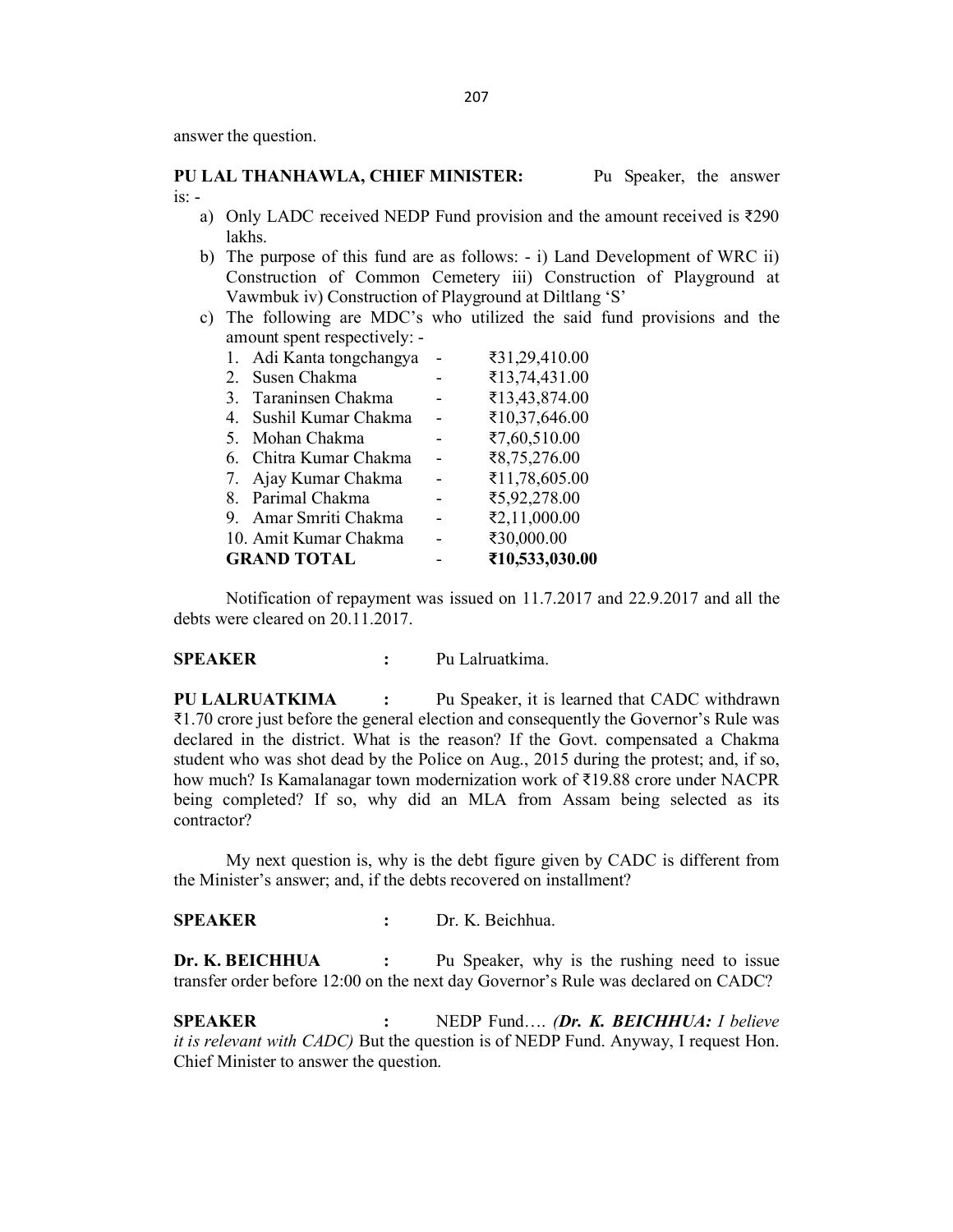208<br>
PU LAL THANHAWLA, CHIEF MINISTER: Pu Speaker, the figure<br>
being given might have been a mistake but the notification for repayment was firstly<br>
issued on 11.7.2017 and then on 20.11.2017. The payments are also done o being given might have been a mistake but the notification for repayment was firstly issued on 11.7.2017 and then on 20.11.2017. The payments are also done on installments in between these dates and that is why the previous figure and of the final is varied. We opposed the action and we have even enquired the persons responsible. 208<br> **PU LAL THANHAWLA, CHIEF MINISTER:** Pu Speaker, the figure<br>
being given might have been a mistake but the notification for repayment was firstly<br>
issued on 11.7.2017 and then on 20.11.2017. The payments are also done

I believe it remain unused. CADC borrows money since the MDC's and the employees have not drawn their salary on time and it is clearly recorded by the Executive Secretary, who is also the DDO at CADC. There are times when the state Govt. could not allotted funds on time which is a problem for them.

208<br>208<br>208<br>
PU LAL THANHAWLA, CHIEF MINISTER:<br>
being given a mistalic but the notification for repayment was firstly<br>
issued on 11.7.2017 and then on 20.11.2017. The payments are also done on<br>
installments in between the MDC's is huge and that financial procedure has not been followed, the District Council & Minority Affairs Department issued a notification for repayment twice. As a result, the Executive Secretary of CADC notified the departmentand the state Govt. that the debt had been cleared and the matter is handed over to ACB on the Governor's recommendation. **PU LAL THANHAWLA, CHIEF MINISTER:** Pu Speaker, the figure being given might have been a mistake but the notification for repayment was firstly issued on 11.7.2017 and then on 2.0.11.2017. The payments are also done on in is varied. We opposed the action and we have even enquired the persons responsible.<br>
The NEDP Fund of 2290 lakhs was received by LADC only on 14.3.2018 and<br>
I believe it remain unused. CADC borrows money since the MDC's an

financial mismanagement and anomaly which consequently caused suspension of the District Council Administration. As per order, it is the Governor who ruled over this Council after suspension.

the modernization work could not be carried out since the case is handed over to ACB. The Govt. seems to be unaware of the student who was shot dead and I am not sure how the case goes.

PU LALRUATKIMA : Pu Speaker, I heard that the Governor appoints DC to establish Enquiry Committee. Is there any action being taken on the report of devastation of 16 buildings of DC?

Council at membry Arlan's Department issued a nontrical out of repayment twice. Associated a medicinal of respective Secretary of CADC notified the department and the state Govt.<br>
that the debt had been cleared and the mat involved unless there is a recommendation from the District Administration. The state Govt. deals any issue of the autonomy very carefully and we do not involve ourselves in every issue since the Sixth Schedule of the Constitution preserves the autonomy well enough. The Governor issued an order to DC Lawngliai to prevail an enquiry on<br>
financial mismanagement and anomaly which consequently caused suspersion of the<br>
District Council Administration. As per order, it is the Governor who Framcial mismangement is found on realization of Kamalangar town and<br>the modernization work could not be carried out since the case is handed over to<br>ACB. The Govt. seems to be unaware of the student who was shot dead and

the chance by appointing the person who is commonly accepted by the Lai, Mara and Chakma.

No.132.

PU T. SANGKUNGA : Thank you, Pu Speaker. Starred Question No. 132. Will the hon. Minister for Animal Husbandry & Veterinary Department be pleased to state: -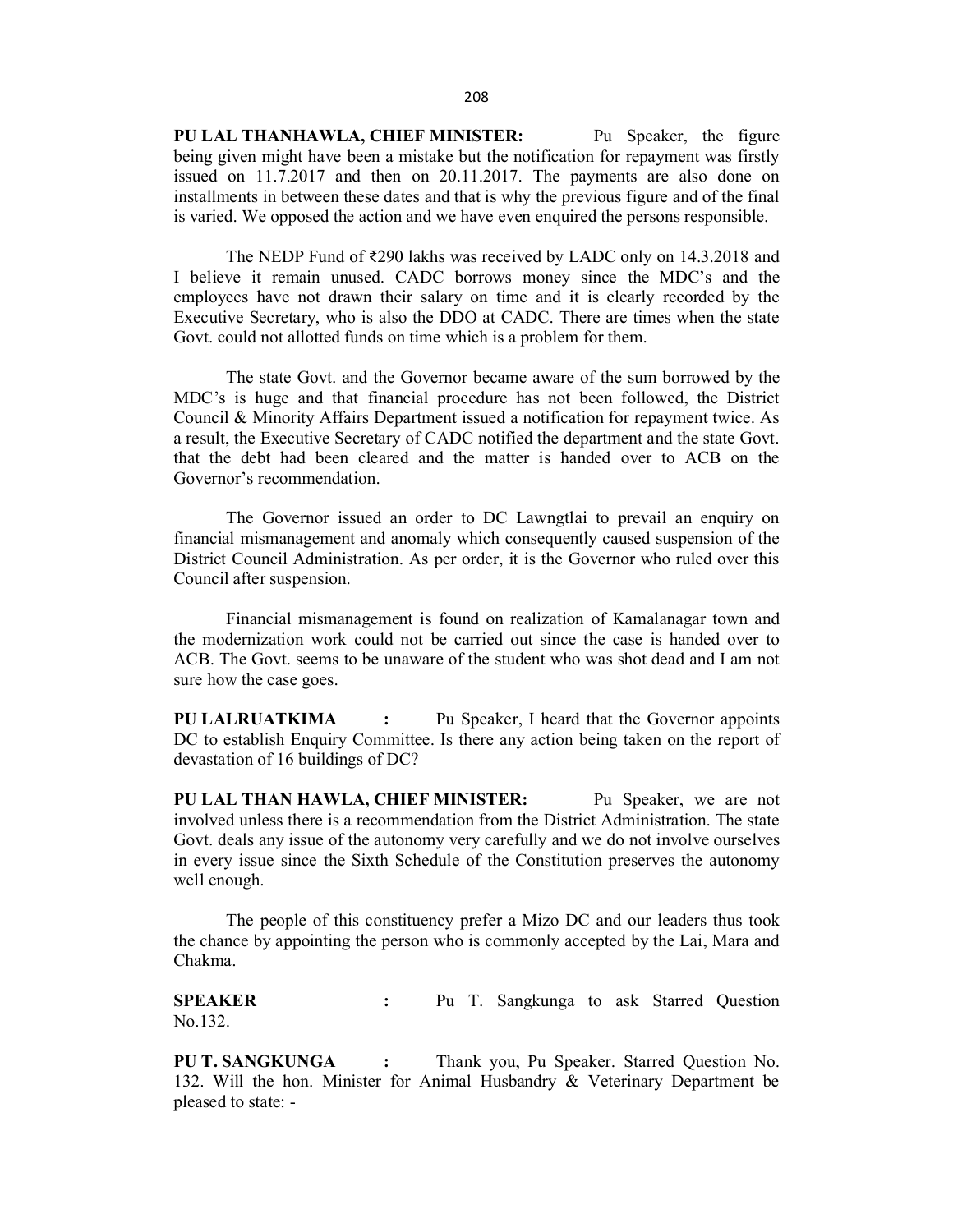- a) Is it true that increase of Mithun which is served on important occasions such 209<br>
a) Is it true that increase of Mithun which is served on important occasions such<br>
as on festivals is due to NLUP?<br>
b) If the Govt. has any proposal to provide barbed wires fencing for grazing<br>
grounds.<br> **EAKER** : Pu
- grounds.

PU C. NGUNLIANCHUNGA, MINISTER: Pu Speaker, my answer is as follows: -

- 209<br>
a) Is it true that increase of Mithun which is served on important occasions such<br>
as on festivals is due to NLUP?<br>
b) If the Govt. has any proposal to provide barbed wires fencing for grazing<br>
grounds.<br> **SPEAKER** : P a) We can say that NLUP is behind the increasing of Mithun as there are number of NLUP beneficiaries who chose rearing of Mithun and a lot of progresses are seen especially at Tuichangral and Tuipui Chhak.
	- b) There is a plan for procurement of 3,500 Nos. rolls barbed wire during this 2017-2018 and quotation has also been issued. We hope to make a supply during this dry season. Thank you.

Zothansanga.

SPEAKER : Supplementary Question from Pu T.T. PU T.T. ZOTHANSANGA : Thank you, Pu Speaker. Veterinary Department has a vast area of land at Zawlnghak and intensive measure has also been taken during the previous term so that we are able to domesticate Mithun once again. It is worth mentioning that the then Minister had even spot-visited the area where as the present concerned Minister too helped us a lot in excavating road from Rabung but remain incomplete. Is there any plan to renovate this road? If so, what is the actual plan; and if not, is there a way to make a plan? follows:<br>
We can say that NLUP is behind the increasing of Mithun and a lot of progresses<br>
or SC NLUP beneficiaries who chose rearing of Mithun and a lot of progresses<br>
or secence specially at Tuichargula and Tuipui Chhak **SPEAKER** : Supplementary Question from Pu T.T.<br> **Schansanga.** : Supplementary Question from Pu T.T.<br> **PU T.T. ZOTHANSANGA :** Thank you, Pu Speaker. Veterinary Department<br>
thas a vast area of land at Zawlnghak and intensi

NLUP die? Also, the people of my constituency areafraid to eat pork due to swain flu. Did the disease spread before piglets are supplied under NLUP?

PU T. SANGKUNGA : As mentioned by Pu T.T. Zothansanga, the land at Zawlnghak is quite extensive with good source of water and so is enviable for renovation. What plan does the hon. Minister have in mind in this regard?

Er. LALRINAWMA : Thank you, Pu Speaker. My Supplementary question is: - How many grazing grounds are there in Mizoram? My constituency also has at Khawbel and Hmawngkawn with fencing problems. So, is there a plan for supply of barbed wires in every grazing ground; and if so, how many for each grazing ground is proposed? incomplete. Is there any plan to renovate this road? If so, what is the actual plan; and<br>
froct, is there a way to make a plan?<br> **Dr. K. BEICHHIUA** : Pu Speaker, why do so many piglets under<br> **Dr. K. BEICHHIUA** : Pu Speake

PU LALRUATKIMA : Pu Speaker, how much does the Department spends for setting up Zawlnghak Veterinary Farm? Who contract construction work of the approach road and how much was spent for the construction? How many Mithuns are there at Veterinary farm? How many cows died from FMD and the amount of compensation so far?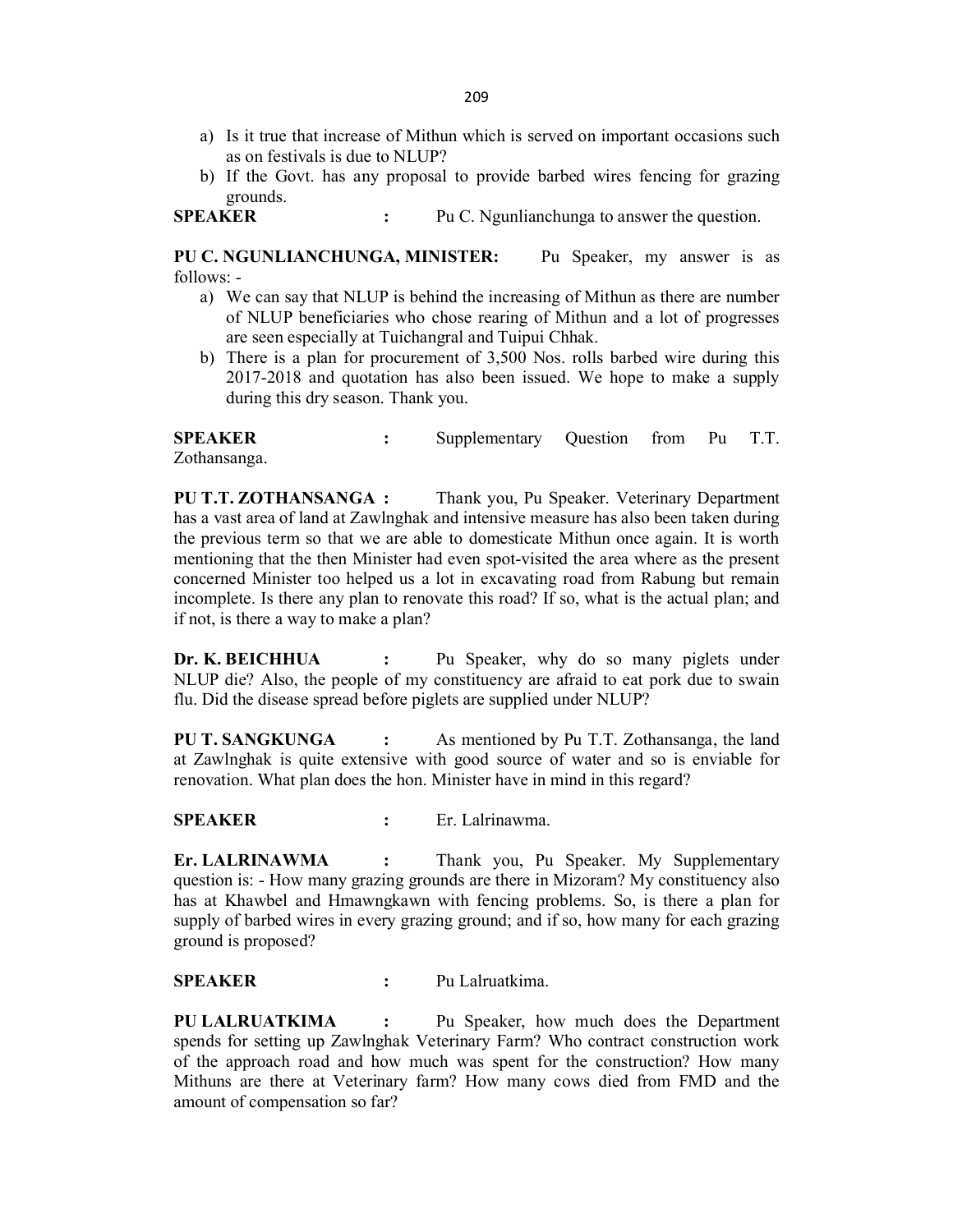210<br>
SPEAKER : Minister to answer the question.<br>
PU C. NGUNLIANCHUNGA, MINISTER: Pu Speaker, efforts had been<br>
made on Zawlnghak as much as possible but is a difficult task with limited fund; and,<br>
the Department could not PU C. NGUNLIANCHUNGA, MINISTER: Pu Speaker, efforts had been made on Zawlnghak as much as possible but is a difficult task with limited fund; and, the Department could not give full interest in it since it is a vast land. There is no plan to renovate as yet though we are willing to do so.

Death of piglets under NLUP brings a lot of questions and we also are regretted of the cause. As known to us all, the Govt. with NLUP as a Flagship Program has number of beneficiaries who opts piggery trade. Piglets dying of diseases had already occurred even before implementing NLUP. As per the department report, 8505 pigs have died from PRRS since 2013 and the Govt. spent ₹30 lakhs on compensation.

Fortunately, Mamit District and Kolasib District are free from PRRS. It should be noted that piglets also die from disease even before implementation of NLUP. As mentioned earlier, PRRS spreads suddenly in Mizoram in 2013 and 2016 but this flu is not the cause of death of piglets under NLUP though it spreads all over India. Every Ministry determines to have self-sufficiency in supply of pigs as so is this Ministry as the Govt. is taking measure through RKVY and restricted imports of piglets. PMC is established at Mampui Farm of Lawngtlai with 70 pigs and we have produced 400- 500 piglets this year. Measure is taken also at Lunglei starting from Lungpuizawl with 100 piglets; Thingsulthliah also has started with 200 piglets since last year and NLUP piglets are given to number of families this year. There is also a proposal to domesticate the same at Thingdawl with 50 piglets.

Most of the imported piglets become exhausted and hungry for a long journey and usually after reaching the destination, they often die from diarrhea for overeating. So, the Govt. is taking measures on piglet production of healthy ones within the state. Pu Speaker, I would like the questioners to know that we really want to supply healthy domestic animals but something often comes up beyond our control and there is not much prevention from such diseases.

Regarding number of grazing grounds as asked by Er. Lalrinawma, the record has not been maintained but it is expected that 3,500 rolls of barbed wires will cover it. Some villages demanded 250, 200, 150 rolls etc. The location of grazing ground in Pu T. Sangkunga's constituency needs to be shifted for excessive demand of barbed wires. However, we plan to supply it in every grazing ground though we may not be able to fulfill each and every demand. Pu Speaker, the department is well aware of the locations of grazing ground of the constituency of Pu T. Sangkunga and Er. Lalrinawma; and, the one at Zawlnghak is quite a convenient location. In collaboration with ICAR, the govt. is planning to establish Mithun farming through NEDP and IRDF of NABARD having in mindto produce healthier and better quality. Pu Speaker, I would like the questioners to know that we really want to supply<br>healthy domestic animals but something often comes up beyond our control and there<br>is not much prevention from such diseases.<br>Regarding number

PU T.T. ZOTHANSANGA : Pu Speaker, it is indeed an excellent area and we should not be ignored. Can we at least be given a notice to prepare the DPR and that the department would pursue the rest?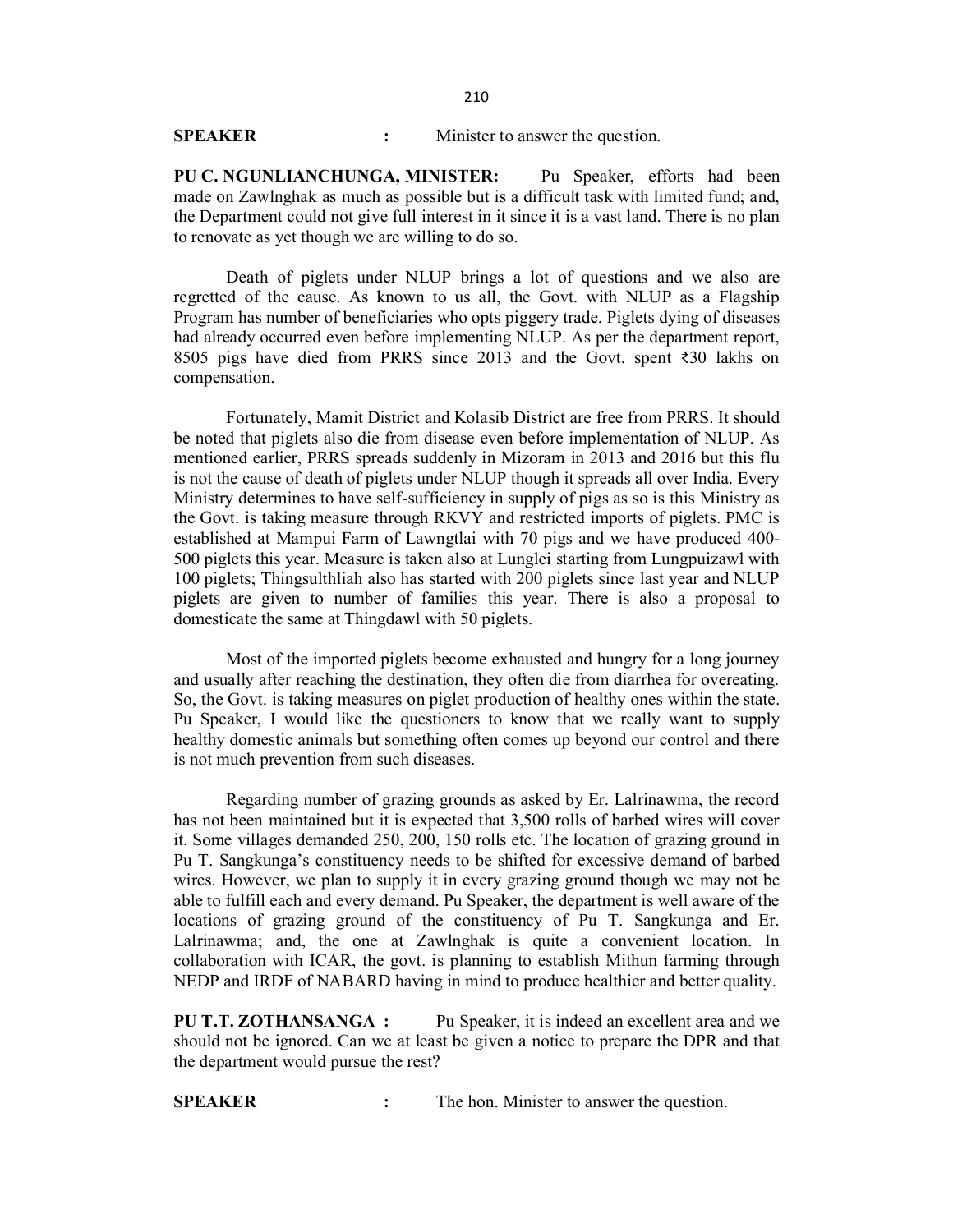PU C. NGUNLIANCHUNGA, MINISTER: Pu Speaker, they can prepare the DPR on their own's accord for it is our aim to improve the status of Mizoram; and, the department is ready to give its support to the extent of its capacity. 211<br>
PU C. NGUNLIANCHUNGA, MINISTER: Pu Speaker, they can prepare the<br>
DPR on their own's accord for it is our aim to improve the status of Mizoram; and,<br>
the department is ready to give its support to the extent of its ca 211<br>
PU C. NGUNLIANCHUNGA, MINISTER: Pu Speaker, they can prepare the<br>
DPR on their own's accord for it is our aim to improve the status of Mizoram; and,<br>
the department is ready to give its support to the extent of its ca

133

& Minority Affairs Department Minister be pleased to state:-

- a) Percentage of the Salary from Plan and non-Plan fund allocation of the 3 ADCs;
- b) Percentage for Development and Other Charges;
- c) May the concerned staff draws their salary on regular basis?

| <b>SPEAKER</b> | Hon. Chief Minister to answer the question. |
|----------------|---------------------------------------------|
|----------------|---------------------------------------------|

SPEAKER : Hon. Chief Minister to answer the question. 211<br>
PU C. NGUNLIANCHUNGA, MINISTER: Pu Speaker, they can prepare the<br>
DPR on their own's accord for it is our aim to improve the status of Mizoram; and,<br>
the department is ready to give its support to the extent of its ca as follows: a) LADC - 82.46% MADC - 92.92%  $CADC$  -  $90.90\%$ b) LADC: i) Development - 6.15% **BEICHIII**(A : Pu Speaker, thank you. Will the District Council<br>
Divity Affairs Department Minister be pleased to state:-<br>
Percentage of the Salary from Plan and non-Plan fund allocation of the 3<br>
ADCs;<br>
Herecntage for Dev MADC: **BEICHING**<br> **BEICHING**<br> **DEVELONE CONSUMED AT A SUME SUMMANY A fluis Department Minister be pleased to state:-<br>
Percentage of the Salary from Plan and non-Plan fund allocation of the 3<br>
ADCs;<br>
<b>PERCENTA A CHIEF MINISTER:** Percentage of the Salary from Plan and non-Plan fund allocation of the 3<br>
Percentage for Development and Other Charges;<br>
May the concerned staff draws their salary on regular basis?<br>
KER : Hon. Chief Minister to answer the e) May the concerned staff draws their salary on regular basis?<br> **SPEAKER** : Hon. Chief Minister to answer the question.<br> **PU LAL THANHAWLA, CHIEF MINISTER:** Pu Speaker, my answer is<br>
as follows:<br>  $\bullet$  LADC :  $\bullet$  2.46%<br>

c) The 3 ADCs of Mizoram can draw a regular salary.

CADC:

non-Plan fund are now combined starting from 2017-2018 financial year and that is why there is no separate fund as to Plan and non-Plan fund. The funds to be received by the ADCs as perrecommendation of the Mizoram State Finance Recommendation are fixed till 2019-2020 and the amount thus cannot be more or less unless there is a discretionary fund. CADC 90.90%<br>
i) DADC:<br>
i) Pevelopment 6.15%<br>
iii) Pension 11.39%<br>
MADC:<br>
Development 7.08%<br>
CADC:<br>
Development 9.10%<br>
e) The 3 ADCs of Mizoram can draw a regular salary.<br>
e) The 3 ADCs of Mizoram can draw a regular salary.

b) LADC:<br>
ii) Persion - 1.1.39%<br>
ii) Pension - 11.39%<br>
MADC:<br>
Development - 7.08%<br>
CADC:<br>
Development - 9.10%<br>
C) The 3 ADCs of Mizoram can draw a regular salary.<br>
The state Govt. provides fund as Grant-in-aid to the 3 ADC 7.08% is for Development despite other needs like office expenditure, vehicle maintenance etc and the govt. does not seems like the people's Govt. as often claimed. It is regretted that number of posts are created without advertisements and a memorandum to create more posts being submitted to the Governor. It is sad that the entire fund provision is spent on salary and nothing much remains for the people. So, what measure will be taken in this regard?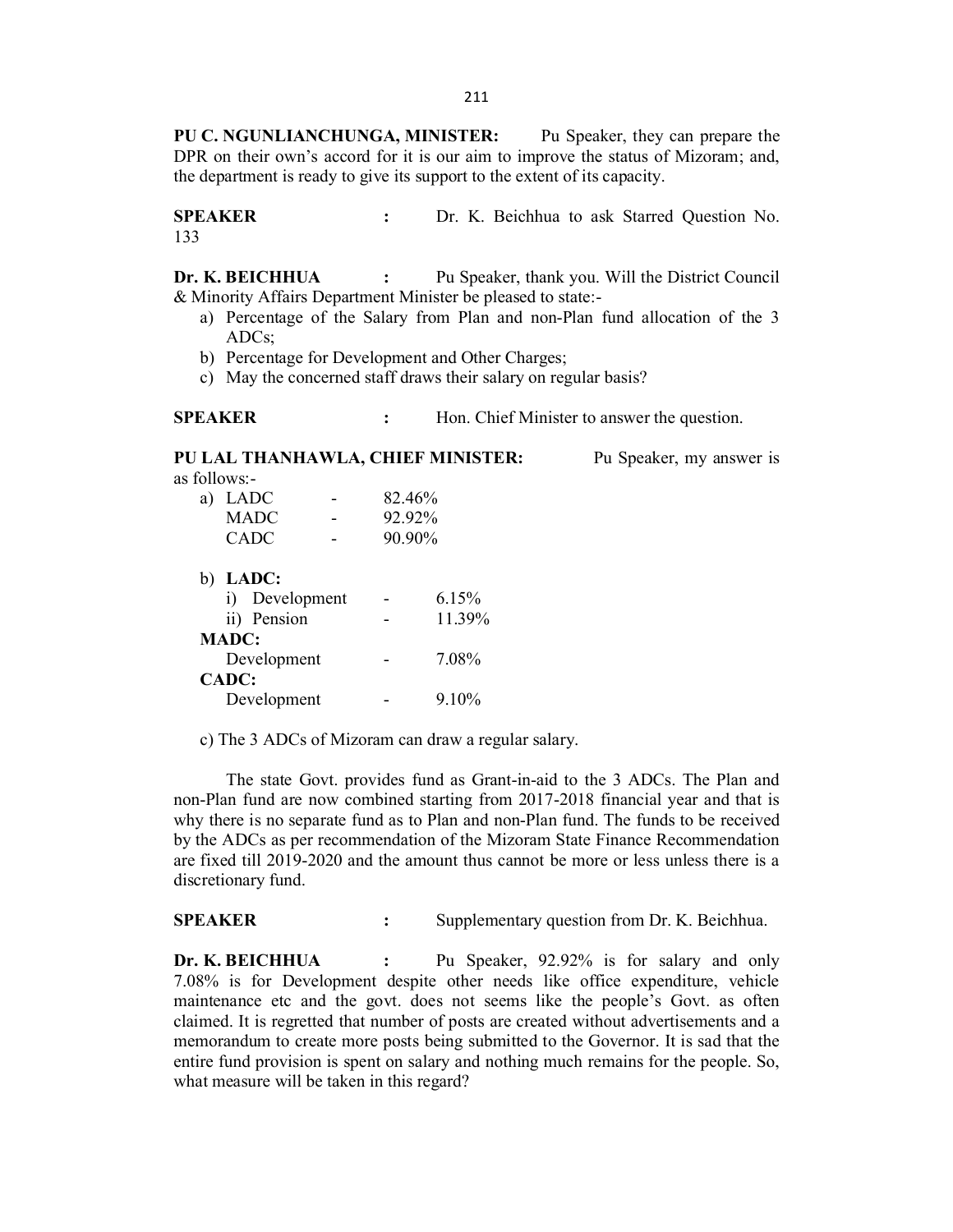212

212<br>
SPEAKER : Pu Lalrinawma.<br>
Er. LALRINAWMA : Pu Speaker, my supplementary question is: - We<br>
spend 92.92% for Salaries on MADC and CADC and only 7.8% for Development. If<br>
there is no fund separately allocated for develo Er. LALRINAWMA : Pu Speaker, my supplementary question is: - We spend 92.92% for Salaries on MADC and CADC and only 7.8% for Development. If there is no fund separately allocated for development under MADC and CADC.

212<br>
SPEAKER : Pu Lalrinawma.<br>
Er. LALRINAWMA : Pu Speaker, my supplementary question is: - We<br>
spend 92.92% for Salaries on MADC and CADC and only 7.8% for Development. If<br>
there is no fund separately allocated for develo **SPEAKER** : Pu Lalrinawma.<br> **Er. LALRINAWMA** : Pu Speaker, my supplementary question is: - We spend 92.92% for Salaries on MADC and CADC and only 7.8% for Development. If there is no fund separately allocated for developme percentage is really high and we often try to increase the development percentage which always failed. We all know how much is spent on salary component but CADC continues with creation of new posts despite our instruction not to so. It may be noted that such districts have a very high autonomy and nothing much can be done even if our instruction is not followed. On the other hand, the Governor has discretionary power which cannot be used anytime and we stopped the practice of post creation to reduce the amount spent on salary. However, there is some financial mismanagement and the service of some officials needs to be suspended. Not all posts were filled up through Employment Exchange as some were recruited directly as they please for knowing their autonomy status. **SPEAKER** : Pu Lalrinawma.<br> **ET. I.ALRINAWMA** : Pu Speaker, my supplementary question is: - We speaker in the Speaker and CADC and CADC and CADC and CADC cand can CADC and can CADC controls for Salaries on MADC and CADC c percentage is really high and we often try to increase the development percentage of the percentary and whore the percentary in the solution of the solutions with creation of new posts despite our instruction not to so. It

earlier, Plan and non-Plan funds are combined since 2017-2018 financial year and we have no right to involve ourselves on how they spent.CADC disagree Governor's approval on appointments which happened to be one of the reasons for suspension of their Council. We could not make restriction on their expenditure and they have the executive power under the Sixth Schedule of the Constitution. However, we still continue to provide funds as needed. power which cannot be used anytime and we stoped the paractic of post creation to<br>peduce the amount spent on salary. However, there is some financial misnanagement<br>and the service of some officials needs to be suspended. N

PU LALRUATKIMA : Pu Speaker, will the Social Welfare Minister be pleased to state my Questions such as a) b) and c)?

authorized Pu Zodintluanga, the hon. Minister to give the answeron his behalf.

PU ZODINTLUANGA, MINISTER : Pu Speaker, my answer is as follows:-

- a) Yes, Social Welfare Department should be renamed Social Welfare & Tribal Affairs Department. The new Department will be Women & Child Development Department. SPEAKER : Pu Lalruatkima to ask Starred Question No. 134<br>
PU LALRUATKIMA : Pu Speaker, will the Social Welfare Minister be<br>
pleased to state my Questions such as a) b) and c)?<br>
SPEAKER : The hon. Minister to give the answe
	- b) There are 8 Nos. Observation Home: Aizawl, Lunglei, champhai, Mamit, Kolasib, Serchhip, Lawngtlai, Siaha.
	- c) There are 11 Nos. De-addiction/Rehabilitation Center: Aizawl, Kolasib, Zawlnuam, Lunglei, Chhiahtlang, Champhai and Thingsulthliah.

135.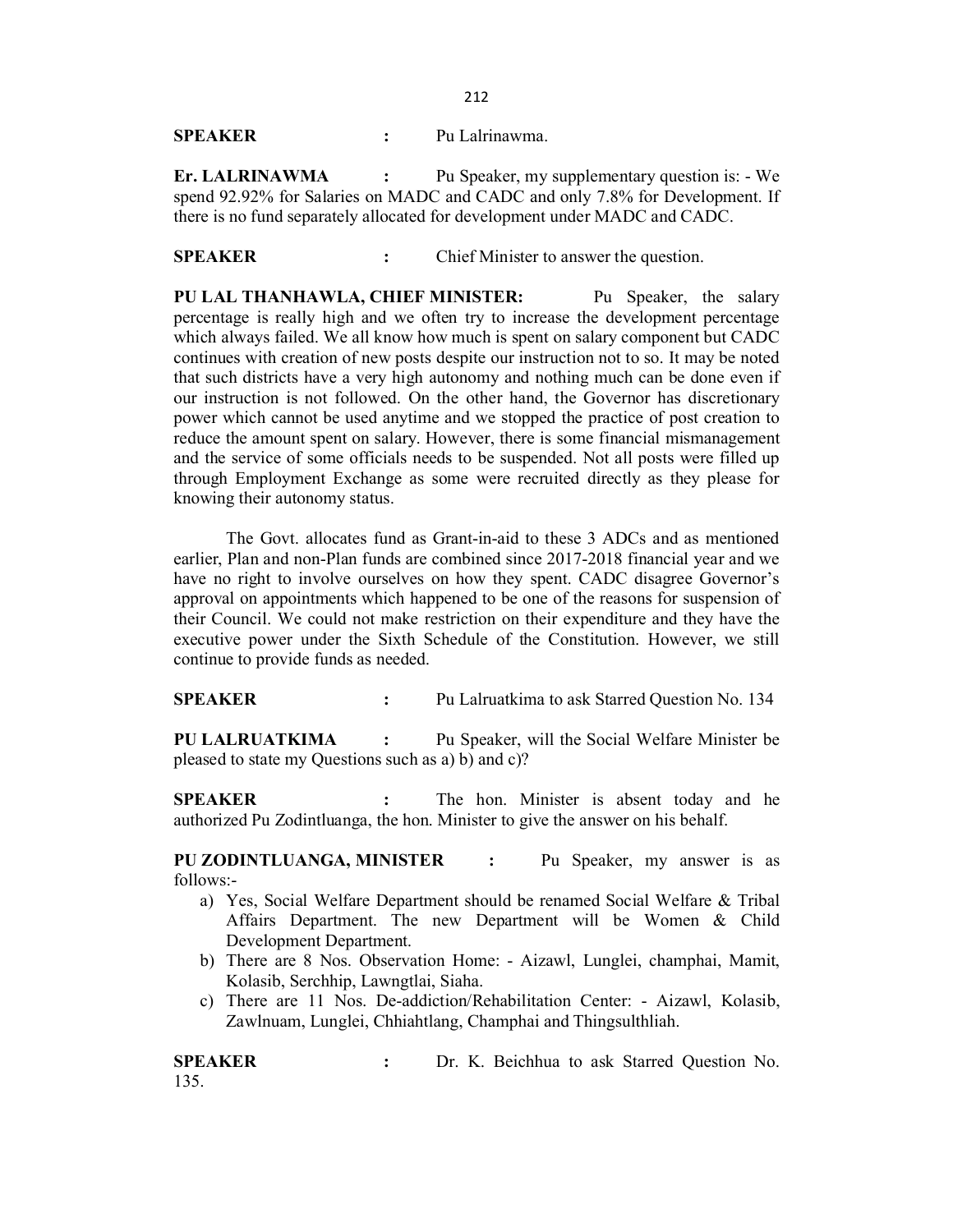213<br> **Dr. K. BEICHHUA** : Thank you, Pu Speaker. Will the District<br>
Council & Minority Affairs Department Minister be pleased to state the number of<br>
employees recruited after issue of a standing order not to make any recru Council & Minority Affairs Department Minister be pleased to state the number of employees recruited after issue of a standing order not to make any recruitment? If so, how many are recruited at each District Council? 213<br> **SPECHHUA** : Thank you, Pu Speaker. Will the District<br>
Council & Minority Affairs Department Minister be pleased to state the number of<br>
employees recruited after issue of a standing order not to make any recruitment? 213<br> **Dr. K. BEICHHUA** : Thank you, Pu Speaker. Will the District<br>
Council & Minority Affairs Department Minister be pleased to state the number of<br>
employees recruited after issue of a standing order not to make any recru 213<br> **Dr. K. BEICHHUA** : Thank you, Pu Speaker. Will the District<br>
Council & Minority Affairs Department Minister be pleased to state the number of<br>
how many are recruited after issue of a standing order not to make any re

as follows: -

Recruitment is done in every ADCs such as:-  $LADC$  - 136 Nos. MADC - 45 Nos. CADC - 153 Nos.

Sixth Schedule to the Constitution of India and the posts were filled through advertisements and competitive exams.

213<br> **Constitution Constitution Constitution** Constitution of Economial & Minority Affairs Department Minister be plassed to state the number of<br>
employees recruited after issue of a standing order not to make any recruit Rules, the Governor's approval is sought for in thecase of Gazetted posts and Fix Pay, Muster Roll and contract employees are recruited without advertisement and with the approval of the Executives.

**SPEAKER** : The Hon. Chief Minister to answer the question.<br> **PU LAL THANHAWLA, CHIEF MINISTER:** Pu Speaker, my answer is<br>
as follows:<br>
Recultivent is done in every ADCs such as:<br>
LADC - 155 Nos.<br>
CADC - 155 Nos.<br>
CADC absent due to health and Pu Lalrinsanga, Pu S. Laldingliana, Pu B.D. Chakma and Pu Joseph Lalhimpuia are granted leave of absence from the House. A leave is also granted to Pu H. Rohluna after this Question Hour. advertisements and competitive exams.<br>
As demanded by the Constitution of Facilitation and Conduct of Business<br>
Rules, the Governor's approval is sought for in the case of Gazetted posts and Fix<br>
Rules, the Governor's appr

We will proceed to Laying of Papers and I request Pu John Rotluangliana, hon. Minister to lay the Papers.

PU JOHN ROTLUANGLIANA, MINISTER: Pu Speaker, with your permission and of the House, I lay "The Mizoram Regulation and Control of Vehicle Parking Amendment Rules, 2018" on the Table of the House.

We will proceed to Financial Business. I request Pu Lalsawta, hon. Minister to submit his Demand Nos. 4. 8. 9 and 14. As permitted by the House, we will combine the Demands of the two Ministers.

PU LALSAWTA, MINISTER: Thank you, Pu Speaker. On the recommendation of the Governor of Mizoram and with your permission,Sir, I move the Demand Nos. 4, 8, 9 and 14 for ₹24,91,2842,000.00 for meeting the expenses during 2018-2019 in respect of the following Departments-

| Demand No. | Department     | Amount                      |
|------------|----------------|-----------------------------|
|            | Law & Judicial | \$21,75,14,000<br>$\mp$ 2.1 |
|            | axation        | ₹15,84,48,000               |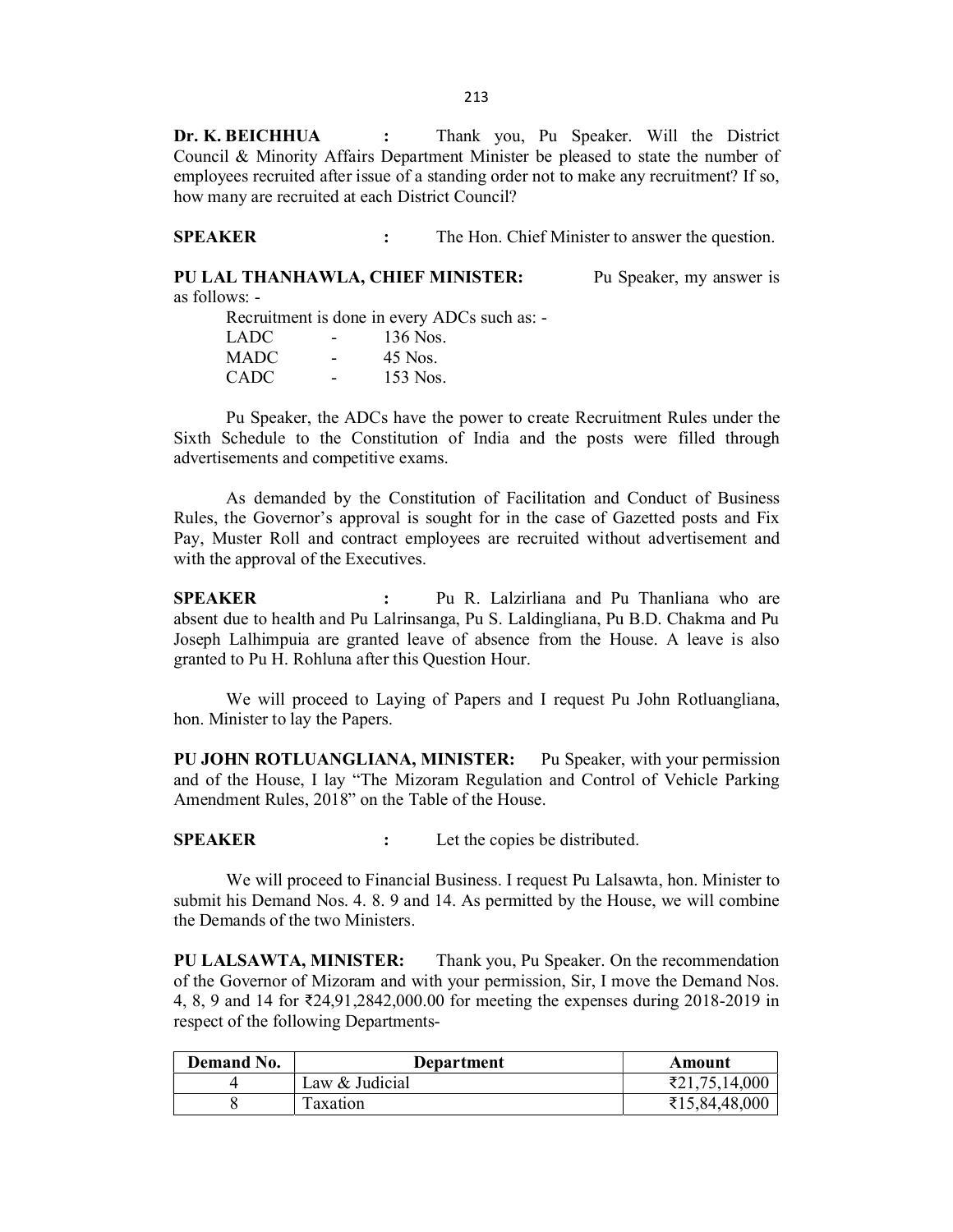|                | 214                                                                                                                      |                                                                                                                |
|----------------|--------------------------------------------------------------------------------------------------------------------------|----------------------------------------------------------------------------------------------------------------|
|                |                                                                                                                          |                                                                                                                |
| 9              | Finance                                                                                                                  | ₹23,35,75,23,000                                                                                               |
| 14             | Planning & Program Implementation                                                                                        | ₹1,17,93,57,000                                                                                                |
|                | <b>TOTAL</b>                                                                                                             | ₹24,91,28,42,000                                                                                               |
| <b>SPEAKER</b> | Pu John Rotluangliana, the Hon. Minister to<br>submit his Demand Nos. 17, 42 and 43.<br>PU JOHN ROTLUANGLIANA, MINISTER: | Thank you Pu Speaker. On the<br>recommendation of the Governor of Mizoram and with your permission Sir, I move |

| 9                             | Finance                                                                                                                                                                                                                                                                                                      | ₹23,35,75,23,000 |
|-------------------------------|--------------------------------------------------------------------------------------------------------------------------------------------------------------------------------------------------------------------------------------------------------------------------------------------------------------|------------------|
| 14                            | Planning & Program Implementation                                                                                                                                                                                                                                                                            | ₹1,17,93,57,000  |
|                               | <b>TOTAL</b>                                                                                                                                                                                                                                                                                                 | ₹24,91,28,42,000 |
| <b>SPEAKER</b>                | Pu John Rotluangliana, the Hon. Minister to                                                                                                                                                                                                                                                                  |                  |
|                               | submit his Demand Nos. 17, 42 and 43.                                                                                                                                                                                                                                                                        |                  |
|                               | <b>PU JOHN ROTLUANGLIANA, MINISTER:</b> Thank you Pu Speaker. On the<br>recommendation of the Governor of Mizoram and with your permission Sir, I move<br>the Demand Nos. 17, 42 and 43 for $\overline{\xi}3,07,02,35,000$ for meeting expenses during<br>2018-2019 in respect of the following Departments- |                  |
| Demand No.                    | Department                                                                                                                                                                                                                                                                                                   | <b>Amount</b>    |
|                               |                                                                                                                                                                                                                                                                                                              |                  |
| 17                            | Food, Civil Supplies & Consumer Affairs                                                                                                                                                                                                                                                                      | ₹2,49,10,97,000  |
| 42                            | Transport                                                                                                                                                                                                                                                                                                    | ₹45,02,31,000    |
| 43                            | Tourism                                                                                                                                                                                                                                                                                                      | ₹12,89,07,000    |
|                               | <b>TOTAL</b>                                                                                                                                                                                                                                                                                                 | ₹3,07,02,35,000  |
| <b>SPEAKER</b><br>discussion. | The 2 Ministers have submitted their Demands<br>and each member will be given 10 minutes. I request Pu T.T. Zothansanga to open the                                                                                                                                                                          |                  |

PU T.T. ZOTHANSANGA : Thank you, Pu Speaker. The preparation of our Finance Minister is impressive. However, the Govt. gets the blame on social media without knowing the facts about our debts. Our debt has decreased from 54.46 crore to 40.87 crore and it would be appreciated if our Minister made a clarification.

Pu Speaker, the CAG seems to have a false report regarding lottery. The gross sale value was  $\bar{\mathcal{L}}$ 1,93,781.71 lakh in 2006-2007 and the amount we received in 2006-2007 was only ₹3,31,59,200 lakh. Only ₹3 crore from ₹1,90,000 crore was received by the state. We should know that a large sum of money is spent on the preparations, organizers and salaries when preparing a lottery ticket. The gross share value is not supposed to be earned by the state and a large amount was spent on the judge, tickets and other activities.

Regarding Law & Judicial, the High Court Judge provide Addl. Session Judge at Champhai and we are now able to perform major cases and this alleviates lots of our burden.

However, we still do not have proper Court building and the Law Department rents the Industry Department building which was vacant and not in used. This building will be quite suitable for Session Court and it would be appreciated if the Law & Judicial Department had a discussion with the Industry Department before buildings and staff quarters are constructed. Our Session Court is not well equipped and it would be appreciated if one more peon is appointed. We have 3 Govt.Lawyers and they do not have any LDC, computer operator and peon and our immediate need therefore is staff recruitment before constructing its buildings. It would also be appreciated if a staff vehicle is provided as auto-rickshaw and taxi rates are really high. It is important that the Govt. lawyers and Session Judge have its own staff.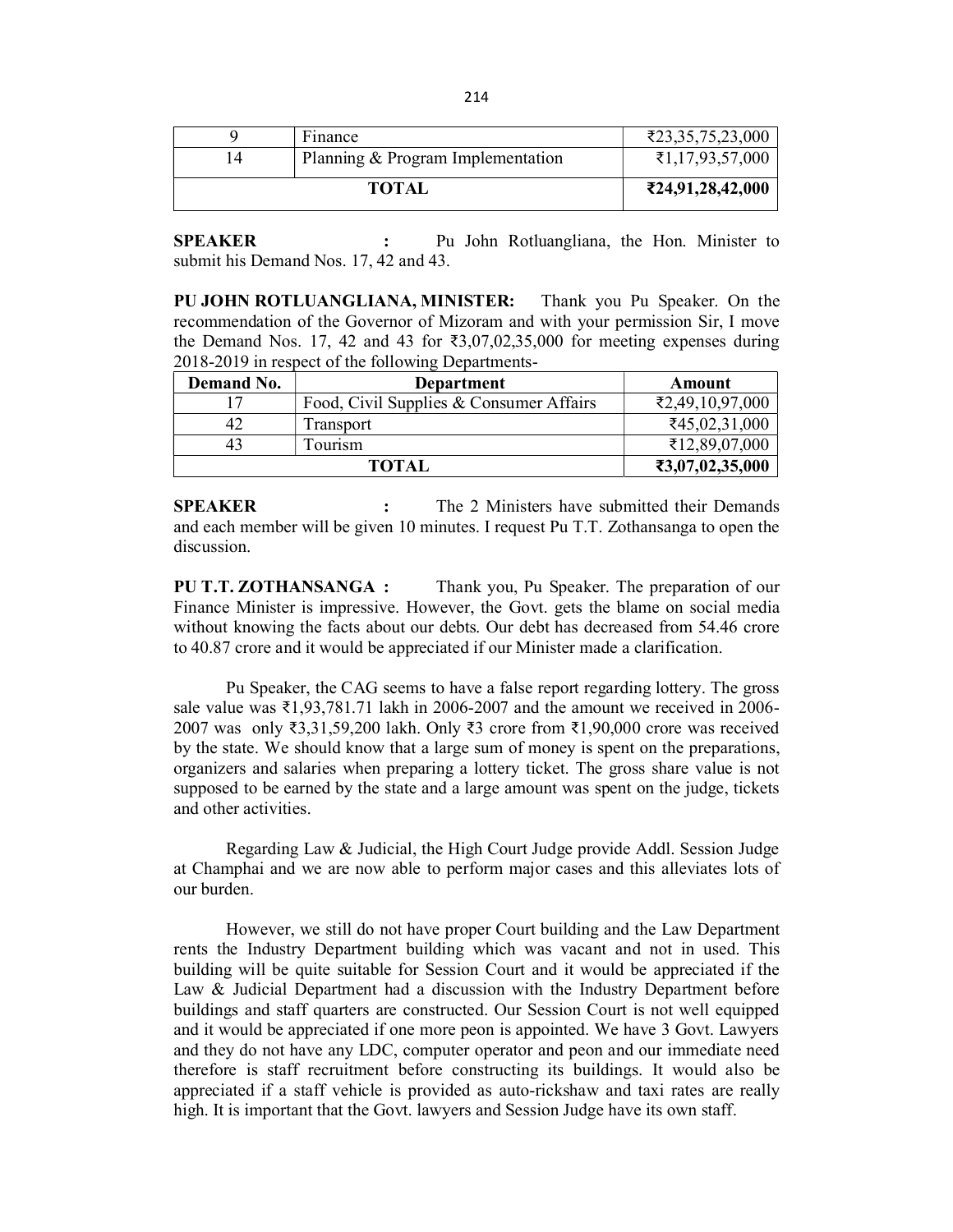Regarding Planning, it would be appreciated if Rabung - Saitual road is made closer to each other. If the road between Hliappui and Rabung passes through, the distance between Hnahhlan and Aizawl will be much shortened by 90 - 100 kms.

Regarding Food  $\&$  Cilvil Supplies, it is appreciating that our Minister also provides food to those who are not covered by Food Security.

Regarding Transport Department, it would be appreciated if our Minister provides us another bus in my constituency. I support the Demands of our Ministers. Thank you. 215<br>
Regarding Planning, it would be appreciated if Rabung - Saitual road is made<br>
tolcost to each other. If the road between Hinaphia and Aizawl will be much shortened by 90 - 100 kms.<br>
Regarding Food & Cilvil Supplies, i

| <b>DEPUTY SPEAKER</b> | Col. Z.S. Zuala. |  |
|-----------------------|------------------|--|
|                       |                  |  |

Lt. Col. Z.S. ZUALA : Thank you, Pu Dy. Speaker and I would like to start with Taxation Department.

is impressive that the Department carries their works without any problems.

Regarding Finance, our debt was increasing constantly during the previous Ministry but is now decreasing remarkably since this Ministry is formed and it is impressive that we are among thesmall states that performed well. We have relaxed withdrawal of GPF which is quite useful for the Govt. employees. It is impressive that pension defined contribution pension scheme is processed as pensioners still have Govt. liabilities. I believe that measure has been taken on pay revision and I am afraid that the oppositions will have nothing to say if this pay revision is done before the election.

Regarding Law & Judicial Department, we have a Gauhati High Court Bench and a court building under construction. Two Mizo Judgesare appointed at High Court and it would be impressive if a Mizo Judge conducted the Chief Minister swearing in.

I support Lok Adalat and it would be appreciated if this is encouraged. It is appreciative that TA/DA is increasing since it is one of the problems that the court faced and is further expected to resolve many problems for the Magistrate.

Regarding Planning Department, it is appreciative that the process of our businesses is simplified. The MLA Development Fund is quite useful for solving immediate problems. Local Development is mostly known by the representative MLA and it is good that more powers, materials and more funds are handed to them.

Regarding Food & Civil Supplies, it is impressive that rice is available at cheaper rates due to Food Security. It is learned bags of rice which have been delivered from FCI go-down are sometimes underweight when the assigned retailers re-measured. So, it would be appreciated if this problem is resolved immediately. It is impressive that we no longer have to stand in queue to receive cooking gas as the local NGOs assisted the Department with the dealing. For the convenience of the public, I opine it is important to shift FCI go-down from Ramrikawn as soon as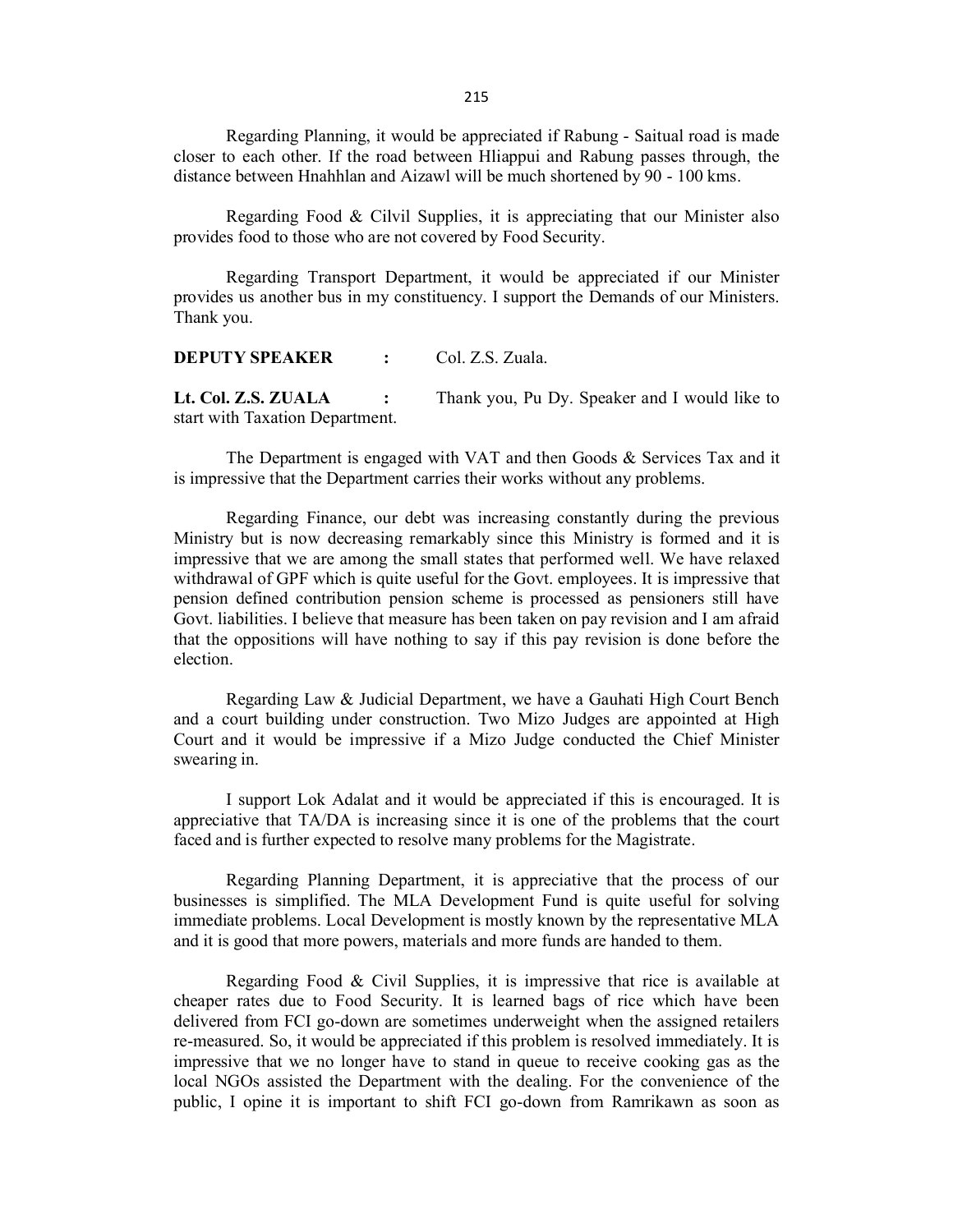possible. It is great that large amount of fund is saved when rice are bought from local agencies.

Next is Transport Department. The hon. Minister has introduced Two-wheeler taxi which is of a great help in Aizawl city yet the fare should be checked. Our traffic problem increases with the increase of vehicles as development is growing fast. I believe Transport Department should restrict issue of permits and should maintain coordination with traffic authority.

Pu Dy. Speaker, it is also worth-mentioning that Railway Out Agency initiated by Pu Lal Thanhawla during the previous Congress Ministry is greatly benefitted especially by the soldiers, CRP, Arm forces etc.

Lastly, inauguration of Rural Home Stay under Tourism Department is truly appreciative as so is the proposal of ropeway from Durtlang - Chaltlang. However, we need to be careful with its construction to evade accident. I support the Demands of our Ministers. Thank you.

**DEPUTY SPEAKER** : Dr. Ngurdingliana

Dr. NGURDINGLIANA : Thank you, Pu Dy. Speaker. I will combine the Demands of Finance Department and Planning & Program Implementation.

I thank the Finance Minister, the Department and the officials for putting Mizoram on the same level with Gujarat, Jharkhand and Tripura on economy. They are also the reason that our debt has decreased and according to GSDP, we only need to borrow 1.40% for meeting our needs.

NEDP aims to lead laborers to market economy and ₹750 crore is allotted for the year 2017-2018 and  $\bar{\tau}1,000$  crore for 2018-2019. There is a great hope for the sincere laborers.

As mentioned by the Governor, last year was the longest monsoon and the Finance, Planning and PWD allotted ₹85640.25 lakhs in totalwhere only ₹32,757.07 lakh was spent due to bad weather. Here comes the pleasant season and the PWD is currently taking measures across the state with the remaining balance of  $\overline{52,883,15}$ lakh. It is also impressive that the Finance Department allotted ₹100 lakh for resurfacing damage roads within this year.

Apart from this, ₹20 crore is allotted for Aizawl city drainage system and ₹80 crore is allotted under UD  $\&$  PA measure has also been taken at several districts.

₹6 crore is also allotted for Rural Housing Scheme for the year 2017-2018 and ₹10 crore for the year 2018-2019; ₹10 crore is also allotted for constructing MBSE buildings. The Finance and Program Implementation Department are taking extreme measures across the state through Rural Infrastructure Development Fund (RIDF) of NABARD and it is appreciating that  $\overline{59,82,00,000}$  is allotted through the same agency for construction of Tuivawl bridge in my constituency which is now in progress.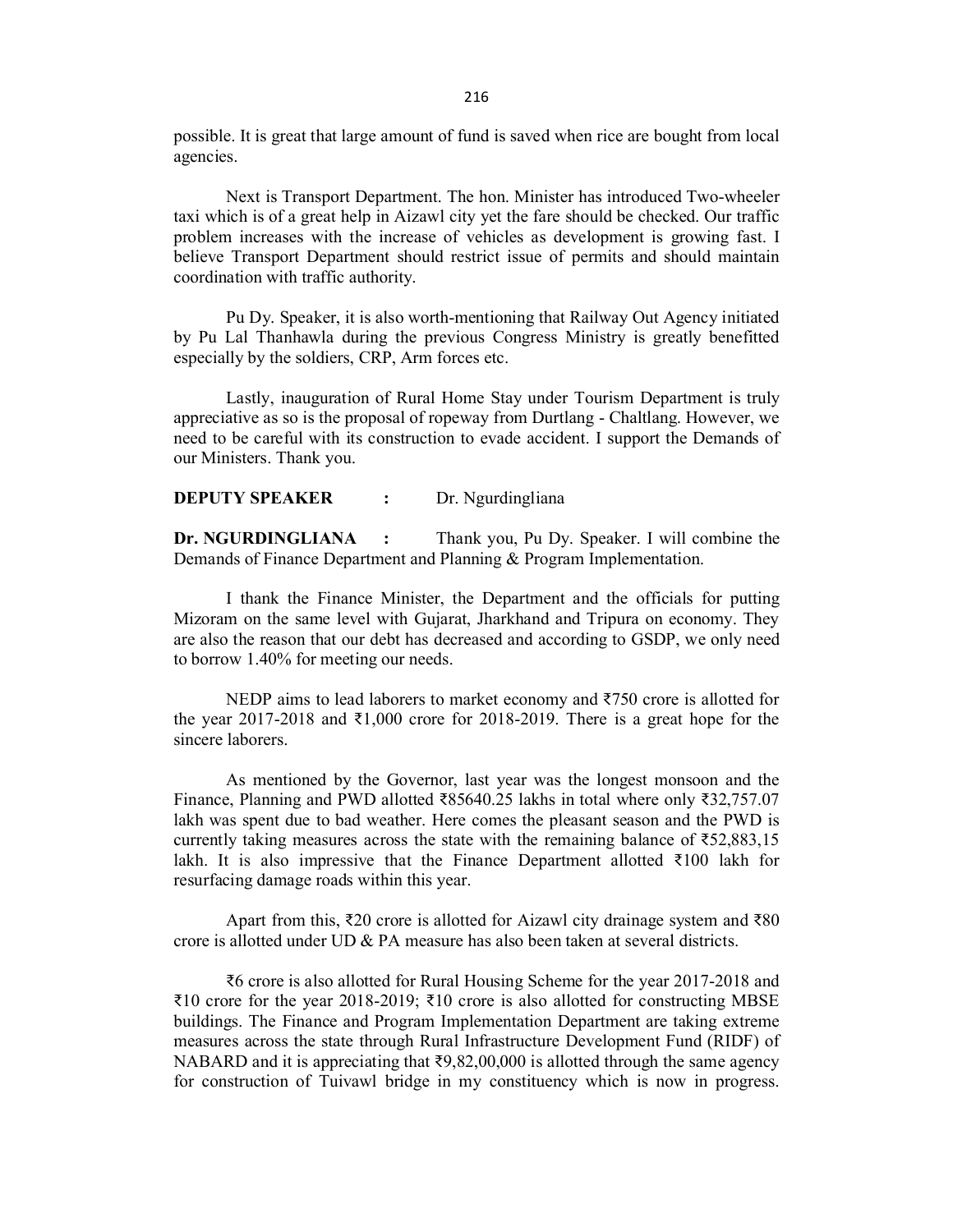₹1,01,400 is allotted for Thanglailung Water Supply Scheme and ₹214 crore for solar pumping under Vanbawng Water Supply Scheme.

It is truly appreciative that intensive measure is taken by PWD for reconstruction of Tuirini Bridge in my constituency which was collapsed and for excavation of 7 kms long Sailuikawn - Buhban road.

Next is Demand No. 17, Food, Civil, Supplies Department. Open Market Sale has now been implemented and we now have saved  $\text{\textdegree{10}},12,000$  crore every year; this truly is a remarkable achievement. There are 17 go-downs to be commissioned as proposal is made for construction of 27 go-downs with ₹32 crore under NABARD. It is also appreciating that our Minister made a proposal to supply rice at various places.

Coming now to Demand No. 43, several measures are taken by Tourism Department but I do not agree with Anthurium and Thal Favang Kut being held at Tuirial as the weather is too hot.

Next is Transport Department. I appreciate several measures taken by the hon. Minister and the Department yet, I believe issue of two-wheeler license for Aizawlis more than enough. We should also have a clear inspection for Lunglei, Siaha and other district headquarters when license is issued. I support the demands of our Ministers. Thank you, Pu Dy. Speaker. reconstruction of Tuirini Bridge in my constituency which was collapsed and for<br>excavation of 7 kms long Saliukawn - Bubhan road.<br>Next is Demand No. 17, Food, Civil, Supplies Department. Open Market Sale<br>has now been imple

PU T. SANGKUNGA : Thank you, Pu Dy. Speaker and I would like to start with the demands of our Finance Minister.

The same than the content and we now have saved ₹10,12,000 crore every year<br>truly is a remarkable achievement. There are 17 go-downs to be commission<br>proposal is made for construction of 27 go-downs with ₹33 crore under N It is in a remarkable achievement. There are 17 go-downs to be commissioned as<br>proposal is made for construction of 27 go-downs with ₹32 crore under NABARD. It<br>is also appreciating that our Minister made a proposal to sup can be used forthe relief of landslides, sudden disasters and also for power supply and road etc. Our leaders are expert when it comes to financial management as we have made a progress on RBI balance. When Planning Commission was terminated, our leaders wisely utilized Planning Department and as I have heard, Planning will be a nodal department for the New Economic Policy. The contribution made by the department for the state is a lot and theofficials are quite expert on their particular subject.<br>Next is Transport Department. Thanks to the effort of the hon. Minister, we

now have the service of two-wheeler taxis; yet, it is appreciative if the fare is examined carefully. Our economy is rising rapidly as Aizawl is developing at a fast pace thanks to the idea of Finance Minister on relaxing GP Fund withdrawal. It may be noted that GP Fund cannot be released regularly in a poor economy.

Next is Tourism Department. It plays an important role in uplifting the India's economy and the India Govt. received 15.24 crore last year from Tourism and further contributed 9.40% on GDP. There are 41.622 million employees under Tourism and we had 10 million tourists visited India last year. It is remarkable that Our Tourism Minister has completed construction of Serchhip Tourist Lodge which could not be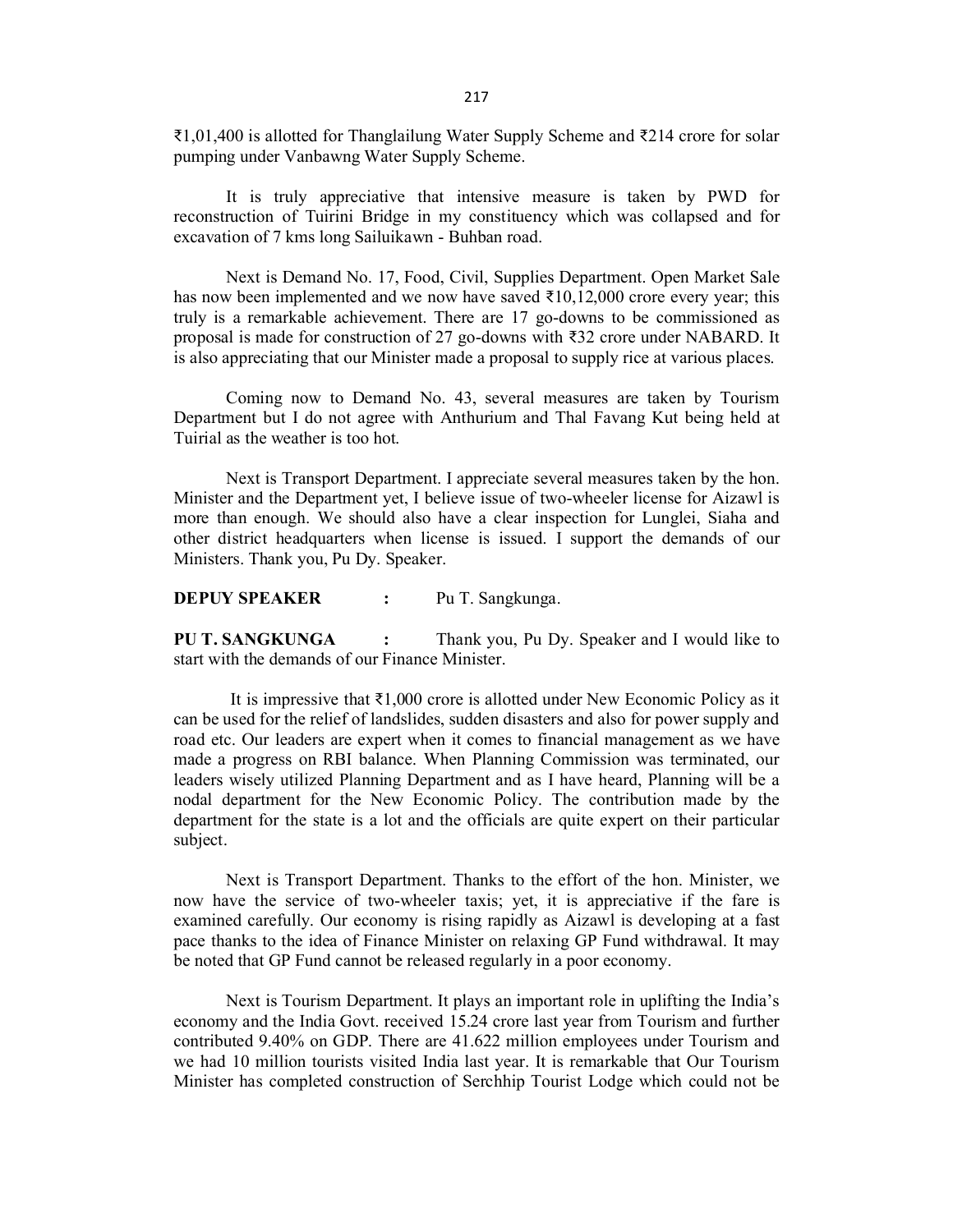done during the previous Ministry and is impressive that Kawlkulh Tourist Lodge also is inaugurated.

Rural Home Stay is placed at 3 villages within my constituency and is impressive that approach road to Vanzau Guest House is in process. It may be noted that we have a prospect of Tourist attraction if we set up information KIOSK and we need to put more efforts on promotion of tourism. It is also impressive that the Golf course at Thenzawl is almost completed. I support the Demands of our Ministers as I make a request to provide a well constructed go-down at Khawbung in my constituency. Thank you.

**DEPUTY SPEAKER :** Pu Hmingdailova Khiangte.

PU HMINGDAILOVA KHIANGTE: Thank you, Pu Dy. Speaker. I would like to start with Law & Judicial Department.

I often wonder why private firms defeated the Govt. in any of the court case. We all speak Duhlian language and I believe there are no miscommunications.

Combining Finance and Planning & Program Implementation Department, the previous Ministry before the 2008 general election established IR Battalion headquarters at 3 places which seems to be of the election campaign motive. Besides, 337 schools were upgraded on Oct, 2009 to supplement our financial problem. Thus, financial management for the term 2008-2013 was quite difficult for the next Ministry formed by Congress party. It may be noted that such financial problem inherited from the previous ministry compels us a year of consolidation.

It is truly appreciated that the hon. Minister, due to his excellent financial management is able to make surplus budget last year and it would be impressive if he addressed the public as to how he made surplus budget.

Moving to Planning Department, it is important to increase fund allocation to MLA LAD for it is the only development source for the MLA to look after our respective constituency.

Next is Demand No. 17, Food, Civil Supply Department. It is appreciating that the Minister provides the needs of the people despite bad weathers during these two successive terms. Introduction of Local purchase is quite impressive as we are able to save more than  $\bar{\tau}10$  crore every year. I personally thank to the department that my constituency is provided with enough rice stocks and wedo not face any problem throughout monsoon season.

Moving to Demand No. 42, I am really glad to see how the Hon. Ministers performs their duties under the leadership of the Hon. House Leader, Pu Lal Thanhawla. Especially in Transport Department, I really appreciated the efforts made to reduce traffic jam in Aizawl city; introduction of two wheeler taxi is a wise move in this regard. Besides, another DTO is located at the outskirt of Aizawl which creates a huge convenience for the people.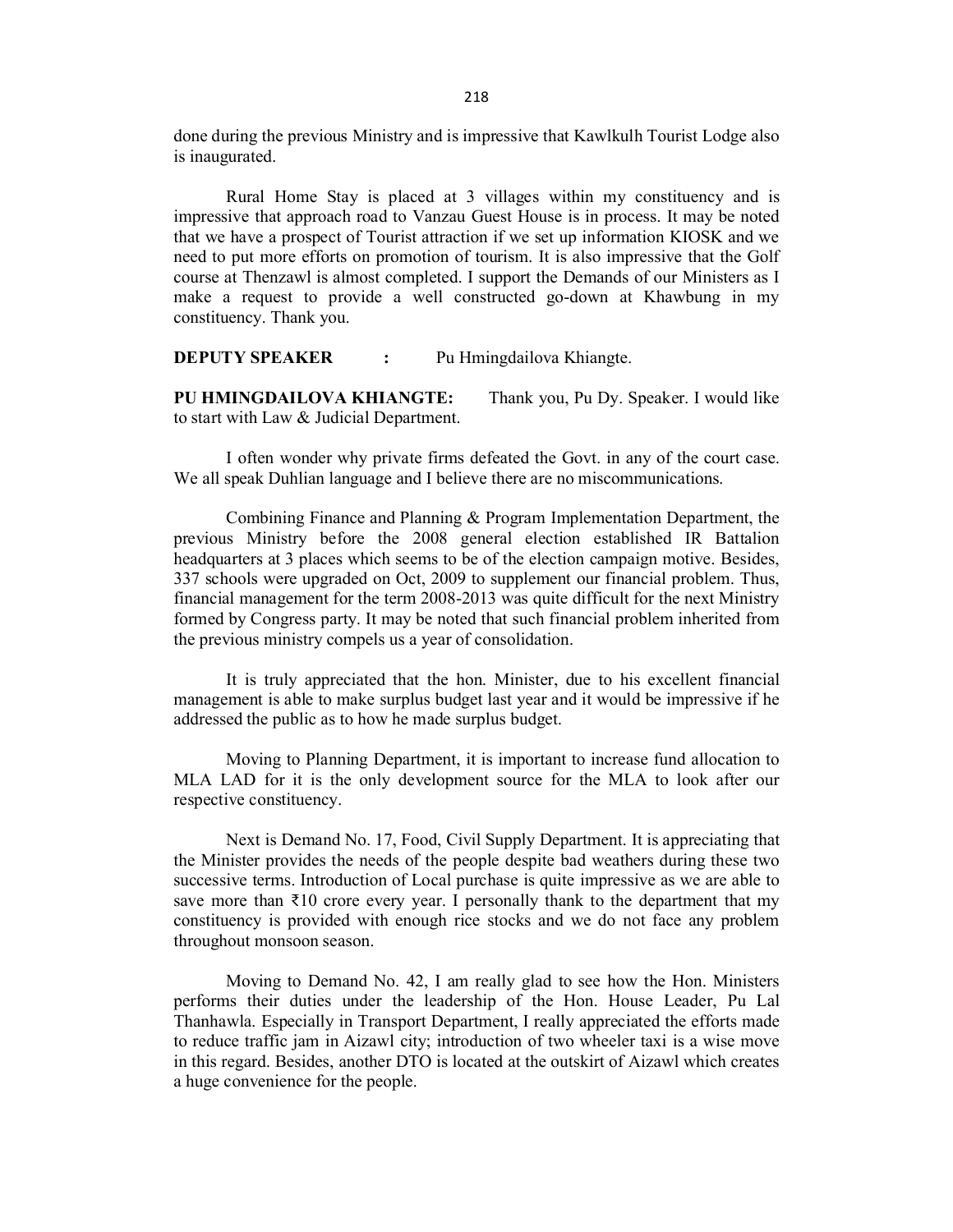Regarding Demand No. 43, Tourism Department, I opine arrangement as proposed by the Hon. Members should be taken into consideration. Pu Deputy Speaker, it is great to learn that skywalk is set to be constructed at Sakawrhmuituai. I would also like to request the Hon. Minister concern to elaborate this proposal. I am also overwhelmed that additional fund is available for construction of Kawnpui Tourist Lodge. Thus, I support the Demands under Hon. Ministers Pu John Rotluangliana and Pu Lalsawta, Thank you.

PU K. SANGTHUAMA : Thank you, Pu Deputy Speaker. First of all, I would like to praise the works done by the Hon. Finance minister.

 Starting from Demand No. 9, it seems there are some lapses regarding GPF. While it is quite easy to withdraw GPF for some, it is not so for others; this differences need to be fixed. Regarding  $7<sup>th</sup>$  Pay Revision, it is already being implemented in the central government; it is desirable we may follow suit. The pay revision is the right of government servants and is supposed to be done every ten years. It has remained unchanged for three years after the proposed period. Therefore, it is important that this is given importance. Regarding Demand No. 43, Tourism Department, I opine arrangement as<br>Spoeake by the Hon. Members should be taken into consideration. Pu Deputy<br>Speaker, it is great to learn that skywalk is set to be constructed at Sakawhmu Tourist Lodge. Thus, I support the Demands under Hon. Ministers Pu John Rothuangliana and Pu Lalsawta, Thank you, Pu Deputy Speaker. First of all, I<br>Would like to praise the works done by the Hon. Finance mimister.<br>Starti Starting from Demand No. 9, it seems there are some lapses regarding GPF.<br>While it is quite easy to withdraw GPF for some, it is and so for others, this<br>differences need to be firsed. Regarding  $7^{\text{th}}$  Pay Revision, it

difficulties in court process due to appearance of witnesses before the court. It is difficult for people living in villages to appear before the court as witness. This may be solved by providing more amount of TA/DA. This is an important subject for better judicial system.

prevailing amount of only ₹100 lakh is not enough. It is desirable that it is increased to ₹200 lakh or ₹300 lakh at least since it is the only fund wecan use at our own discretion as per the needs of the localities of our constituencies.

important means of transportation to the people in remote places; I hope it may be continued in the future. The introduction of two wheeler taxi is also an important initiative; yet, it seems there are some irregularities regarding the rate. It is necessary that we have fixed rate for two wheeler taxies.

On Demand No. 17, it is good that food security act has been introduced. The scheme is funded from central government and around 7 lakhs of the state's population benefited food security. It will be greater still if some of the population who may afford rice at a higher rate may also enjoy the subsidized rate so as to save a huge amount of public money.

Regarding Tourism Department, it is a fact that our state has a great potential for eco-tourism. We have a pleasant weather and beautiful landscapes. Therefore, we need to make larger efforts for developing tourism.

Regarding Food & Civil Supply, there is poorquality rice distributed in some places. This problem may be inevitable due to some circumstances; yet, I may be prevented to some extents. I beg the Hon. Minister to continue his efforts for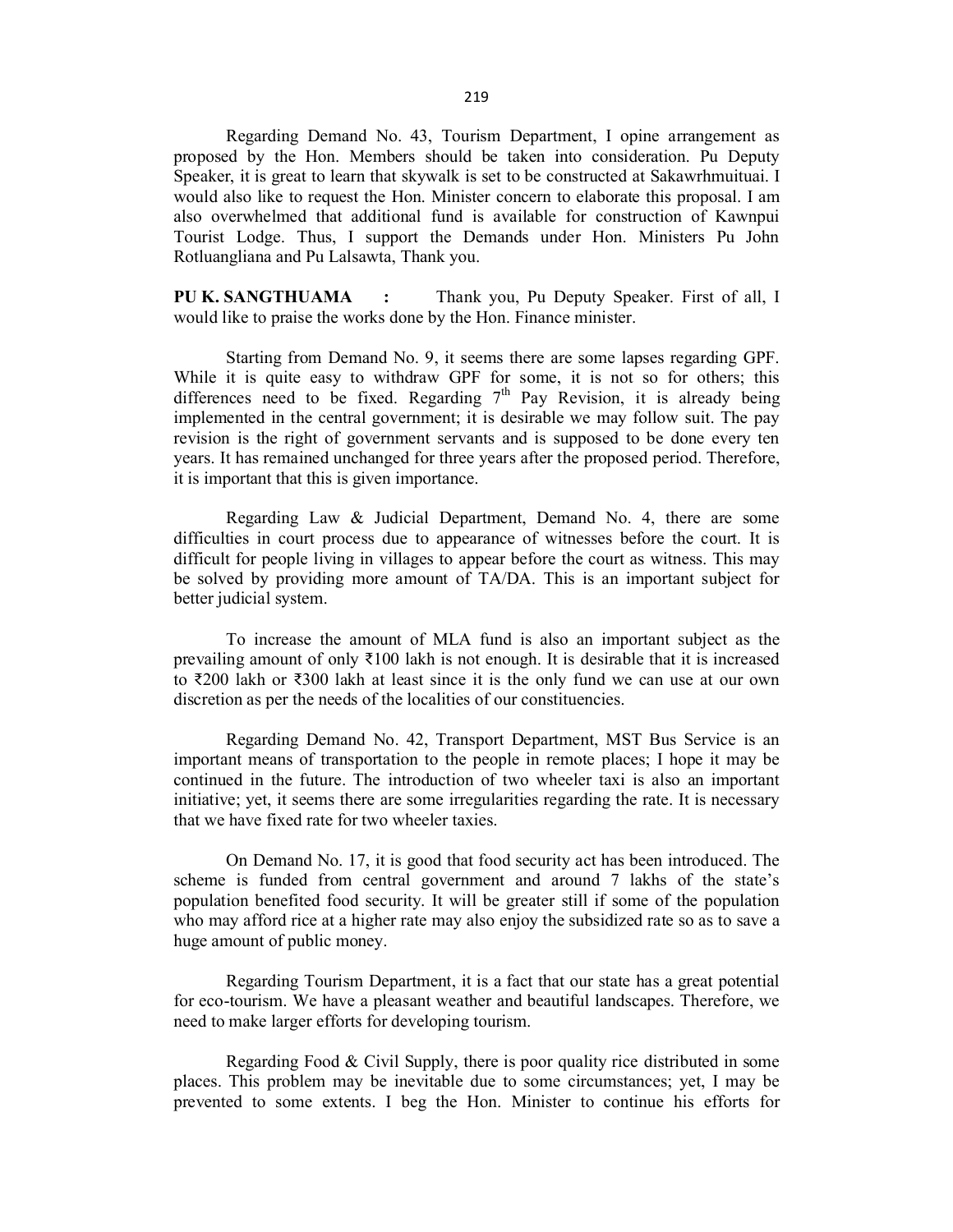220

providing better quality rice to the people. Thank you, Pu Deputy Speaker.

DEPUTY SPEAKER : Let us now take a break till 2:00 PM.

2:00 PM

**DEPUTY SPEAKER** : We shall now continue with our discussion. Let us call upon Pu Robiaka.

220<br>
Providing better quality rice to the people. Thank you, Pu Deputy Speaker.<br> **DEPUTY SPEAKER** : Let us now take a break till 2:00 PM.<br> **2:00 PM**<br> **2:00 PM**<br> **2:00 PM**<br> **2:00 PM**<br> **2:00 PM**<br> **2:00 PM**<br> **2:00 PM**<br> **2:00** to participate in today's discussion. Starting from Tourism Department, I would like to suggest that Anthurium Festival to be held at Reiek. The place is an important tourist spot and also suitable for this kind of festivities.

It is pleasing to know that construction of skywalk is proposed and foundation stone being laid for ropeway. Mizoram has the capacity to become an important ecotourism hub. I thank the Hon. Minister for construction of Convention Cenrtre at Reiek which is within my constituency.  $\overline{x}9,490$  lakh is sanctioned for development of eco-tourism at Reiek, Zote and Thenzawl. The efforts made for development of adventure activity is also noteworthy. **PU LALROBIAKA** : Thank you, Pu Deputy Speaker. I am really glad to participate in today's discussion. Starting from Tourism Department, I would like to suggest that Anthurium Festival to be held at Reide. The place is an It is pleasing to know that construction of skywalk is proposed and foundation<br>stone being laid for ropeway. Mizoram has the capacity to become an important eco-<br>tourism hub. I thank the Hon. Minister for construction of C

Regarding Demand No. 42, Transport Department, I am happy to see improvements in the service of drivers and conductors of state transport buses and introduction of two wheeler taxis is also worth mentioning. The Department's income from fare collected from bus service, road tax and registration fee amounts to ₹191.1 laks during 2016-2017. I would like to encourage them to continue their efforts and to remember that they belong to the public.

season ever last year as many roads were damaged due to heavy rain but the department managed to provide the needs of the people despite such problems. It is obvious that it is the result of tireless efforts made by the Hon. Minister concerned; I express my gratitude in this regard.

Ministers to be passed. Thank you.

DEPUTY SPEAKER : Pu John Siamkunga.

PU JOHN SIAMKUNGA : Thank you, Pu Deputy Speaker. I am really happy to take part in the discussion of these two demands. Firstly regarding Finance Department, we have to have a proper yardstick in order to consider any budget and we need to consider the ideas and priorities of the government. It is the same regarding this budget we are discussing today. Measuring the budget with yardstick of state debt, the amount of state debt decreases drastically during the past few years in comparison to the period around 2009. It has now decreased to a low of 40%. Regarding fiscal deficit also, while the 14<sup>th</sup> Finance Commission recommended that the fiscal deficit should be not more than 3%, the fiscal deficit in this budget is placed at only 1.14%. Considering all these yardsticks, it could be concluded that this budget is a good one.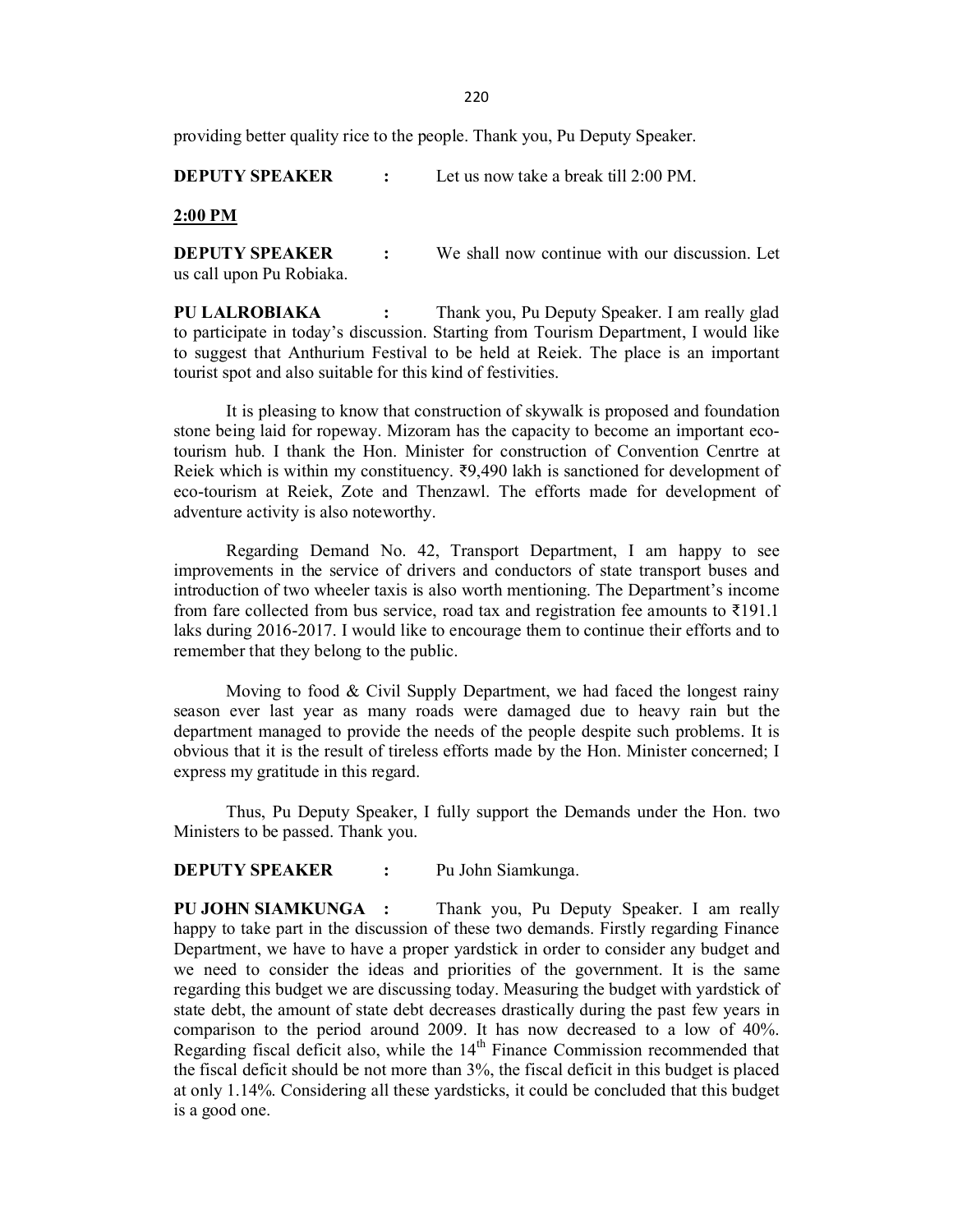Under Planning Department, I would like to mention about the connecting road of Lunglei and Champhai. These two are the biggest towns next to Aizawl but there is no direct road connecting in between. It seems easy to construct a direct link between these two towns in view of the prevailing roads already constructed.

221<br>
Under Planning Department, I would like to mention about the connecting<br>
road of Lunglei and Champhai. These two are the biggest towns next to Aizawl but<br>
there is no direct road connecting in between. It seems easy t supply go-down shared by villages like Tarpho, Aithur and Khawhri remain in a very poor condition and eventually collapsed recently. Therefore, rice is stocked at the community hall. This is thus the immediate need of the people. I beg the Hon. Minister concerned go give priority in this regard. 221<br>
Under Planning Department, I would like to mention about the connecting<br>
frond of Lunglei and Champhai. These two are the biggest towns next to Aizawl but<br>
there is no direct road connecting in between. It seems easy

They used to get their ration from Hnahthial which is around 5 kms away. It is quite desirable that separate fair price shop could be opened at Denlung. I kindly request the Hon. Minister to look into the matter.

Regarding Demand No. 42, Transport Department, traffic jam is a huge problem we are facing nowadays.  $\overline{3500}$  lakh is kept under NEDP for the solution of traffic jam. Besides, 400 days dateline notice is given to those people without their own garage. I request the Hon. Minister to state the present status of that initiative.

Regarding Demand No. 47, Tourism Department, it is true that we have a great potential for tourism industry. Most of the visiting tourists are very fond of our weather and the landscape itself. We have potentials in different aspects of tourism like adventure tourism, cultural tourism, ecotourism, wildlife tourism and community based rural tourism etc. In this connection, the recently launched community based tourism called home-stay is also an important initiative. We can also promote tourism based on our rich culture and history also. There is a great potential of this kind at Denlung as it is the old village ruled by a great Mizo Chieftain Ropuiliani. It is desirable that this place could be promoted for tourist destination.

I am supporting the Demands under Pu John Rotluangliana and Pu Lalsawta. Thank you.

PU CHALROSANGA RALTE: Thank you, Pu Deputy Speaker. Starting from Pu John Rotluangliana's Demand for Food & Civil Supplies Department, I appreciate all the good works done by the officials as well as the Hon.Minister. It is a great achievement at their part that they could provide sufficient supply during the long and harsh monsoon last year.

It is quite unfortunate that malpractices still prevail on domestic gas. I suggest monetary fine for this kind of practice and that such collection be spent as remuneration to NGOs and civil societies who help the government in fighting the problem.

Moving to Transport Department, introduction of two wheeler taxi is quite creative and noteworthy. Atthe beginning, only a few applications for such permit are received. But after realizing the significance and advantage of two wheeler taxis, quite lot applications are received later on and many people now get employment through it.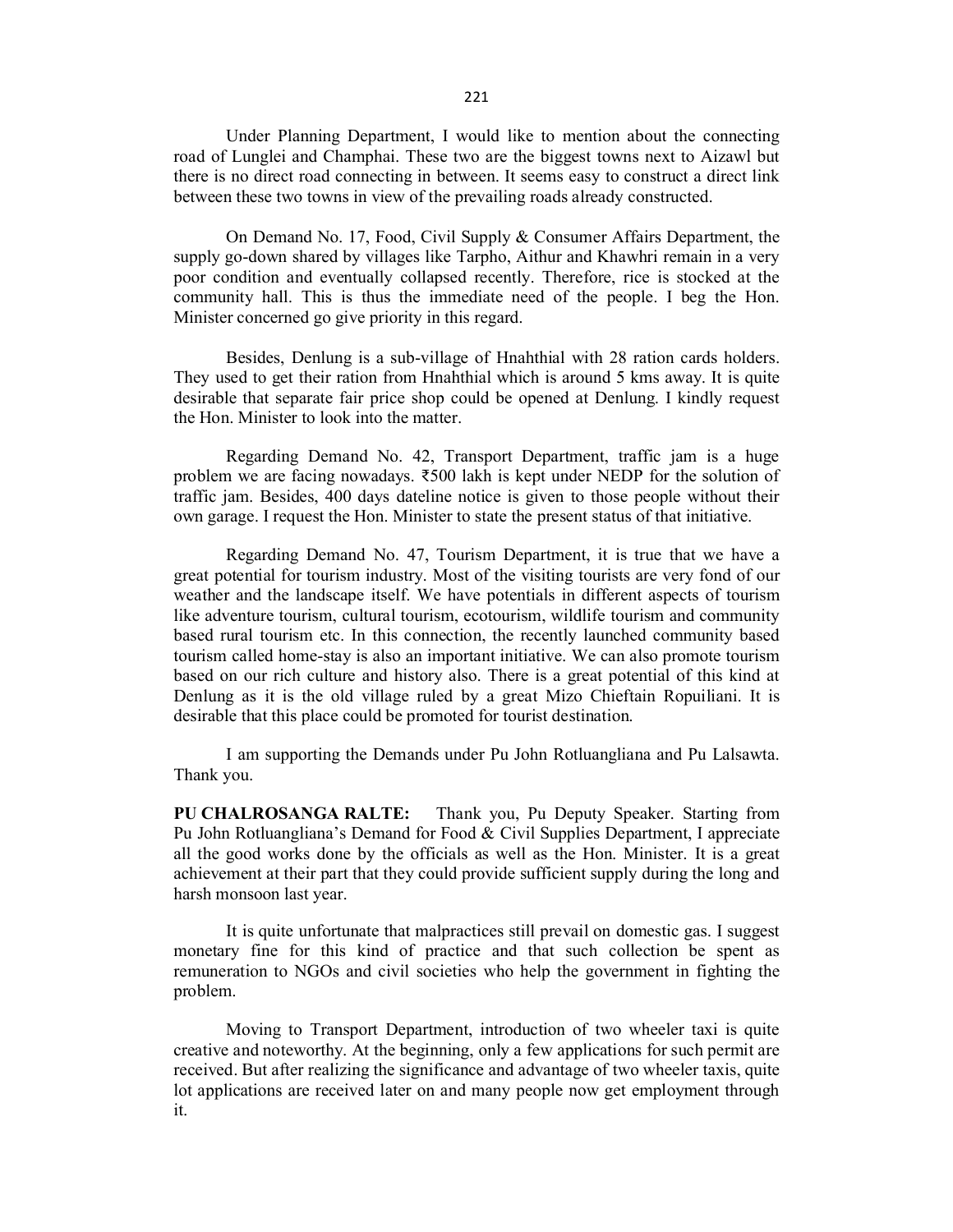Regarding Tourism Department, I appreciate all the good works and improvements made by the department. Meanwhile, I think that what we need is platform or advertisement to make our state globally known so that they may want to visit our beautiful state. This will serve as good revenue source for the state and also a good prospect of employment for the youths as well.

Speaking of GST Pu Deputy Speaker, the Hon. Minister stated in his budget speech that it is a new system.Under it, a new system of e-way bill is introduced which will be beneficial for the state if cash memos and invoices are availed correctly. However, if it is not done correctly, there is a chance that the state may suffer a loss. It is important to do trading outside the state carefully.

It is a fact that we have no natural resources and industries as other states. I opine it will be better for our state to concentrate on power generation as it is in which we have a huge potential. Our state spends a huge amount on power supply from other states. Thus, it will be very beneficial if we could save this. Besides, we may even sell to other states if we can produce more and more electric power within our state.With these words, I express my support on these demands. Thank you.

### DEPUTY SPEAKER : Pu Lalthanliana.

PU LALTHANLIANA : Thank you, Pu Deputy Speaker. Starting from Law & Judicial Department, it is learned that only 2% of the construction of the office Building being completed. I think it is necessary to expedite the work as the need is quite immense. It is also pleasing to know that the department will now have its building separately.

Regarding Lok Ayukta, we have learned that certain steps have been taken for its inauguration and around 35 new posts to be created for its implementation. I found this to be a good employment opportunity for the youth. I am very pleased for that also.

Regarding Taxation Department, it is also learned that there are five vacant posts in the department and I hope it will soon be filled.

On Demand No. 9, I am pleased to hear that  $\overline{3}150$  crore is available for state matching share. However, the amount for SMS according to the answer given for Starred Question is ₹175.59 crore. I hope the Hon. Minister could clarify this decrease. Does it mean that the amount expected from CSS decreases this year?

Pu Deputy Speaker, circulation of money within Mizoram is depending to a great extent on the salary of the government servants. Therefore, it is necessary to pay more attention towards salary of government servants. The Government also needs to check the price hike due to increase in salary.

In Planning & Programme Implementation Department, it is said that three vacant posts is said to be filled and I am pleased for that as well.

Regarding Law & Judicial Department, the amount of court witness fee is very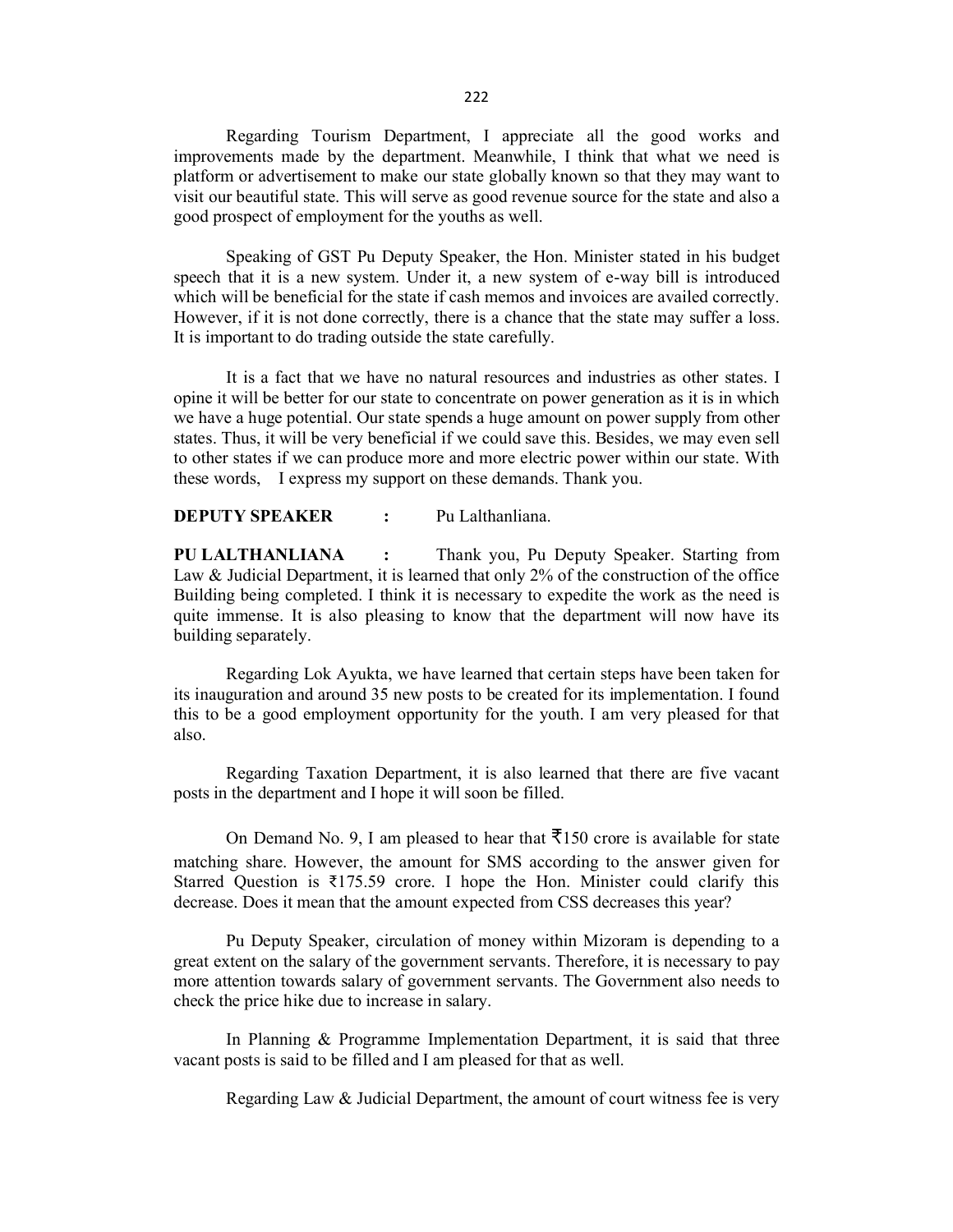low and should be increased.

On Demand No. 7, Food, Civil Supplies & Consumer Affairs Department, I am pleased how Food Security Act is implemented in our state; I praise the Hon. Minister for his efforts in this regard. Transportation cost paid for petrol and diesel tankers seems too low; I hope the government would examine the case and approach IOC to increase the rate.

In transport Department, introduction of auto-rickshaw and two wheeler taxis at the outskirt of Aizawl seems to create problems for taxi owners. Besides, the taxi owners need to enter the heart of Aizawl more than before. This increases traffic jam within the city. Thus, the permit for two wheeler taxis and auto-rickshaw needs to be given carefully.

I opine the number of state transport bus service which decreased immensely should again be increased; it is very important for people living in villages as it provides reliable transportation at lower cost. At the same time, I would like to ask the Hon. Minister of the present status of the Aizawl Traffic Jam Free Project. What are its effects and, does it have any positive effects within the city?  $\overline{5}550$  laks is kept for NEDP core committee and I am a little curious how the amount is spent.

Regarding Tourism Department, I consider Rural Home Stay project to be an important one as it is an innovative method of encouraging tourism in rural areas. Yet, I consider privatization of tourist lodges is better for the state. So, I do not suggest construction of more of it. Those are the points I would like to say while supporting the Demands. Thank you.

### DEPUTY SPEAKER : Dr. K. Beichhua.

within the city. Thus, the permit for two wheeler taxis and auto-rickshaw needs to be<br>
given carefully.<br>
I opine the number of state transport bus service which decreased immensely<br>
should again be increased; it is very im Demand No. 4, Law & Judicial Department, I am very pleased with the works done by the Hon. Minister. There is an undergoing work of construction of court building at Siaha; I hope this could be completed very soon as we are eagerly waiting for it. Besides, the approach road also needs to be constructed. We will be very pleased if it is done as well. Likewise, implementation of Session Court is also important for Siaha District.

On Demand No. 8, Taxation Department, it is the nodal for the newly introduced GST system and thus need improvements in staffs, facilities and infrastructure also. Meanwhile, it is unfortunate that the budget allocation for the department is decreased from the previous budget. I hope the Hon. Minister concerned may clarify this matter.

We have a good plot of land for office complex of Taxation Department at Saiha but there is no building till today, I beg the Hon. Minister so that necessary steps is taken for construction of the office complex at the site.

On Demand No. 9, Finance Department, we can see that this budget is relatively larger than the previous year. Allocation of funds for some departments increased a lot while some others are decreased from last year's budget. While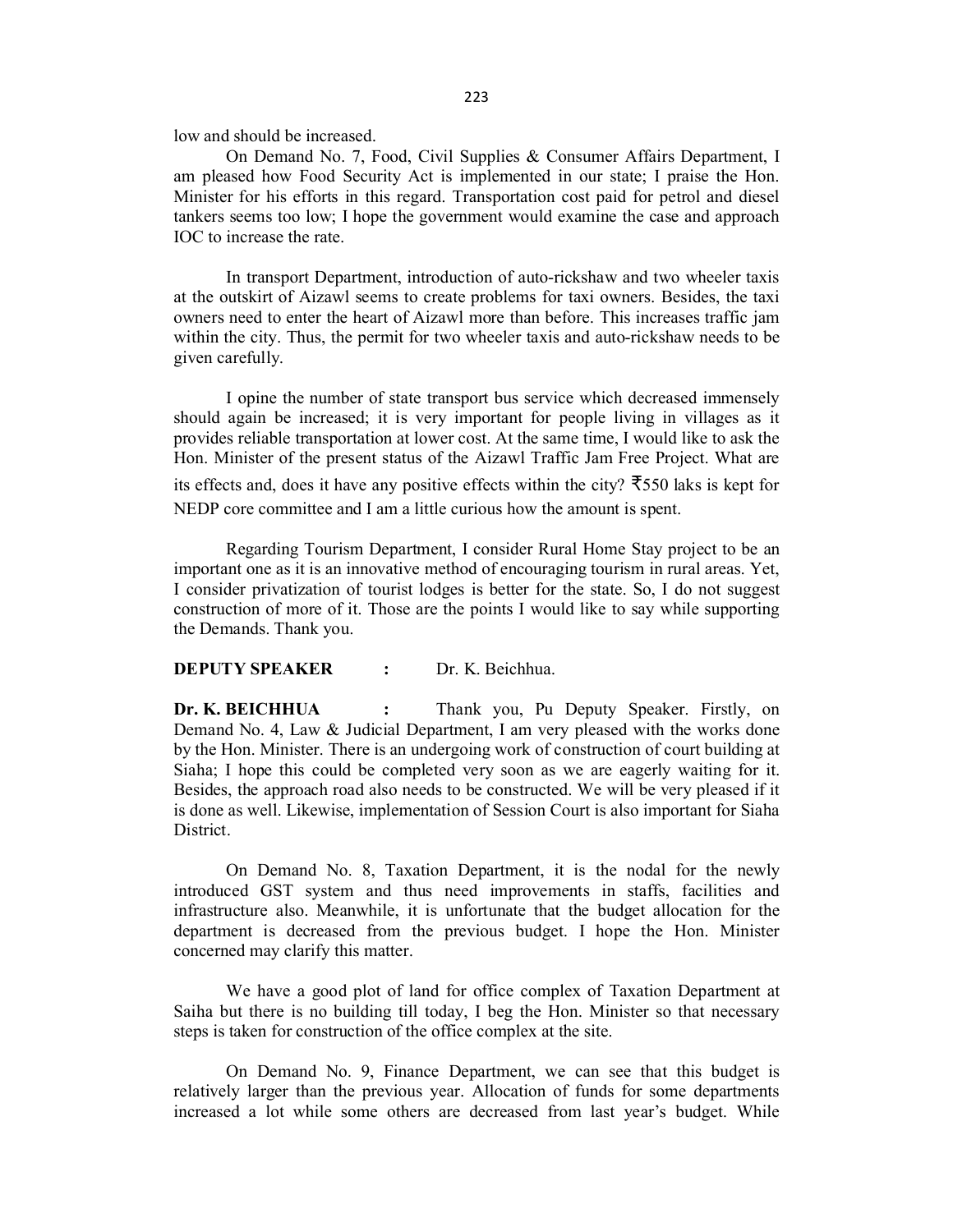implementing the Year of Consolidation on our financial management, the irregularities regarding withdrawal of GPF is an important subject. It is very difficult for some people while it is quite easy for some others. It is even said that some people used to apply for withdrawal for others and make a profit which is quite unfortunate practice. This needs to be enquired immediately. We have our own GPF rules in this regard and it is desirable that we simply follow the rules; practices beyond therules tend to attract malpractices.

Pu Dy. Speaker, huge amount of expenditure on Medical Reimbursement during last year i.e.  $\bar{\xi}$ 116.7277 also is doubtful; we need to find a way to reduce it. We are now having medical college in our own state and I opine we should develop it so that we may avoid referring patients to other states. I also believe that improvement of District Hospitals in infrastructure, staff and better equipments may help in avoiding refer cases. We can see in the budget that no grant is allocated for creation of capital assets. I hope the Hon. Minister concerned may clarify this point also.

Regarding Planning & Programme Implementation Department, there is a shorter rout for Siaha to Aizawl by a distant of 90 kms shorter than the present one. It is through Tuipui Ferry to to Aizawl road viaDarzokai. It is desirable if this road is improved and I beg the department to consider this proposal.

I used to think of the main problem for tourism development in our state. I believe we all have responsibility including the general people; we need to change our mindset not to be too conservative. If we manage to realize the exact problems and needs regarding tourism, it is obvious that we are having the potential to develop tourism in our state. In doing so, better advertisement and platform is also necessary.

Pu Deputy Speaker, on Demand No 17, Food, Civil Supplies & Consumer Affairs Department, many go-downs are in poor condition which causes huge damage in stockpile of rice during monsoon. It is very important to reconstruct such go-downs as soon as possible. The stoppage of ration of sugar as well is very unfortunate especially for rural people. I sincerely beg that it is continued.

 Speaking about Tourism Department, Karnataka contributes 12% of the state revenue from their state transport bus services. It is obvious that we can also generate more incomes from transport buses if we improve the service and its maintenance.

Regarding Vehicle lifetime tax, it is set for 15 years and should be paid at a single payment which I believe as too long considering our road conditions; even a vehicle may not last that long. Thus, I suggest reducing the duration. Thank you, Pu Deputy Speaker.

### DEPUTY SPEAKER : Er. Lalrinawma.

Er. LALRINAWMA : Thank you, Pu Deputy Speaker. To start from Finance Department, I have a question if the department follows the Allocation of Business Rules, 2014 No. 20, General Insurance & Insurance Scheme of Government Servants. I consider no allocation of fund on POL head of Finance Deptt. is very unlikely as it obvious that some amounts of petrol and diesel is spent as in other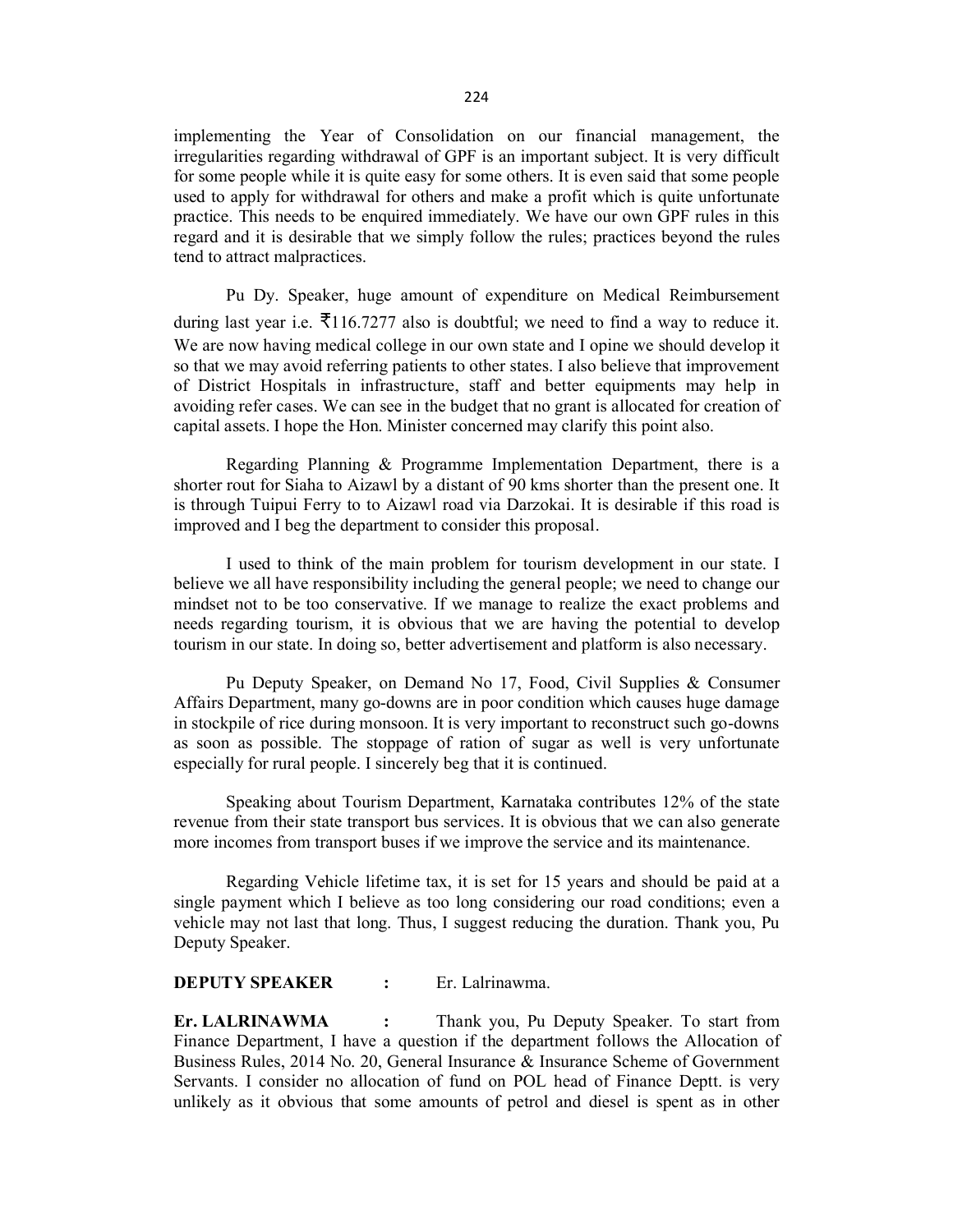departments. This is quite inappropriate while the Finance Department is considered as a model for other departments.

Secondly, I opine allocation of fund for medical treatment i.e.  $\bar{\xi}40$  crore is too much for it is meant for only the government servants. On the other hand, the amount kept for the common people during 2015-2016 is only  $\bar{\tau}$ 12 crore. I opine the government needs to reduce its expenditure on medical reimbursement. As already stated by other members, the irregularity of GPF withdrawal is quite unfortunate and should be examined on immediate effect.

Regarding Supply Department, we have the Operational of Warehousing (Development and Regulation) Act, 2007 which concern functioning and maintenance of warehouse. I consider damage of rice at different occasions to be the result of lapse in implementation of the said act. Provision for proper maintenance of goods stored in warehouses is included is in the act. I opine that damage of goods could be evaded if this act is properly implemented. 225<br>
225<br>
adepartments. This is quite inappropriate while the Finance Department is considered<br>
as a model for other departments.<br>
Secondly, I opine allocation of fiund for medical treatment i.e. 740 crore is too<br>
Secondy, departments. This is quite imappropriate while the Finance Department is considered<br>as a model for other departments. Secondly, I opine allocation of fund for medical treatment i.e. ₹40 crore is too<br>much for it is meant fo

It is collected the same amount from all government employees, irrespective of their designations and pay. It is desirable if it is reexamined.

While ILP is necessitated in case of GST, there is no such regulation in case of CGST as the Central Board of Excise  $&$  Custom does not make any demand of ILP in case of trading within our state. If businessmen from outside the states came in without any regulation through CGST system, it may impose a thread for the business owners from Mizoram and it may also be a kind of assimilation for the state. This needs to be attended soon and as far as possible. Regarding Supply Department, we have the Operational of Warehousing<br>(Development and Regulation) Act, 2007 which concern functioning and maintenance<br>of warehouse. I consider damage of rios at different occasions to be the in implementation of the said act. Provision for proper maintenance of goods stored in<br>warehouses is included is in the act. I opine that damage of goods could be evaded if<br>this act is properly implemented.<br>
Regarding Taxa It is collected the same amount from all government employees, irrespective of their<br>designoins and pay. It is desirable if it is reexamined.<br>There are some problems regarding the newly introduced CGST system.<br>While ILP is While ILP is necessitated in case of GST, there is no such regulation in case of CGST<br>as the Central Board of Excise & Custom does not make any demand of ILP in case<br>of trading within our state. If businessmen from outsid

too many lapses in its expenditure and monitoring of works under the scheme. I suggest that better monitoring should be made for the works and expenditure.

preparation of rules for any bill which may be passed in the House usually takes too long which results in mounting bills pending. I urge the concerned authority to expedite the process.

tourism in cooperation with cooperation department as we have good prospect of tourism based on history and arts.

are needed for replacement of commercial vehicles. In doing so, it may be better to concentrate on fitness of vehicle than to condemn old vehicles for old vehicle could still be in a good condition if the owner gives proper maintenance.

 Pu Speaker, I would also like to draw your attention that furniture traders of Baktawng often faced problem due to restriction of height on goods transport vehicle as most of vehicle engaged by them tent to exceed thelimit due to irregular size of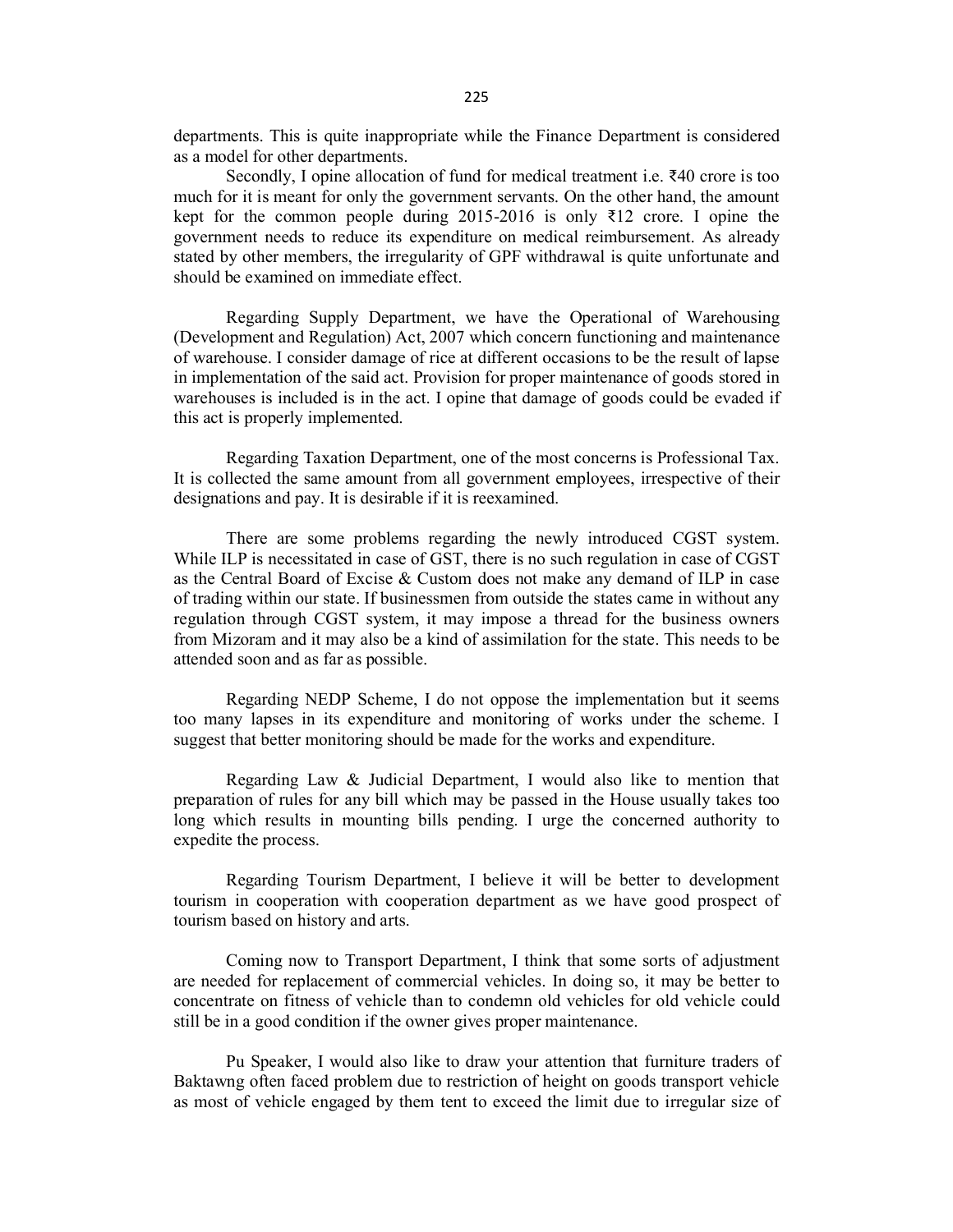their furniture. So, I beg the Hon. Minister to give special consideration for them. Thank you, Pu Deputy Speaker.

DEPUTY SPEAKER : Pu Lalrinliana Sailo.

PU LALRINLIANA SAILO: Thank you, Pu Deputy Speaker. Looking at the financial statement and the budget speech, we can see actual improvement in the GSDP. This is the result of efforts made by the Hon. House Leader and Finance Minister. I am really happy that this government is truly concern for the welfare of poor and the needy. The revenue receipt during 2018-2019 is expected to reach to ₹999.43 crore indicating the tireless efforts made by the Hon. Minister and the department officials. 226<br>
Thank you, Pu Deputy Speaker.<br>
Thank you, Pu Deputy Speaker.<br>
Thank you, Pu Deputy Speaker.<br>
Pu Lalrinliana Sailo.<br>
PU LALRINLIANA SAILO: Thank you, Pu Deputy Speaker. Looking at the<br>
financial statement and the budge their furniture. So, I beg the Hon. Minister to give special consideration for them.<br>
Thank you, Pu Deputy Speaker. Pu Lalrinliana Sailo.<br>
PU LALRINLIANA SAILO: Thank you, Pu Deputy Speaker. Looking at the financial statem **DEPUTY SPEAKER** : Pu Lalrinliana Sailo.<br>
PU LALRINI.IANA SAILO: Thank you, Pu Deputy Speaker. Looking at the financial statement and the budget speech, we can see actual improvement in the GSDP. This is the result of eff

department has its own buildings in various district headquarters as we can see immense improvement in the department. Besides, efforts made for protection of the rights of the indigenous people is also noteworthy. Apart from this, many posts in the department have been filled which relatively serves employment opportunity to many of the jobless educated youth.

tax paid by government servants needs to be revised.

the sum exceeding ₹2 lakhs as the bank does not have enough money which I found really unfortunate. It seems to be a kind of capital flight as termed by experts. I hope this could be fixed as soon as possible.

Regarding Food & Civil Supply, I was a little doubtful of the implication of Food Security Act in the beginning but I was wrong as no problem is faced in the application. This is obviously the result of immense efforts made by the Hon. Minister. There was no problem even in thelong lasting monsoon season last year also.

department has it so won buildings in various district headquarters as we can see<br>immense improvement in the department. Besides, efforts made for protection of the<br>rights of the indigenous people is also noteworthy. Apart transportation link for Aizawl - Kolkata. I found potential in the ability of the Hon. Minister and the department officials to achieve this immediate need of the people. As we have connection road only through Assam, it often creates problem for our state.I think it is possible to have a direct connection with Kolkata through Bangladesh and Tripura. tax paid by government servants needs to be revised.<br>
Pu Speaker, I was informed by the Bank staff of the impossibility to withdraw<br>
the sum exceeding ₹2 lakhs as the bank does not have enough money which I found<br>
teadly u Regarding Food & Civil Supply, I was a little doubtful of the implication of<br>Food Security Act in the beginning but I was wrong as no problem is faced in the<br>application. This is obviously the result of immense efforts mad

improvements in this department as the initiative for development of tourism in rural areas. Introduction of Rural home Stay under the Department is really beneficial for people living in rural areas. The people living in Champhai District, in particular, are very happy with the department as there are many historical sites within Champhai District which the government developed for tourist sites.

insurgency in 1966 as many lives were lost and the state suffers a lot.I think we can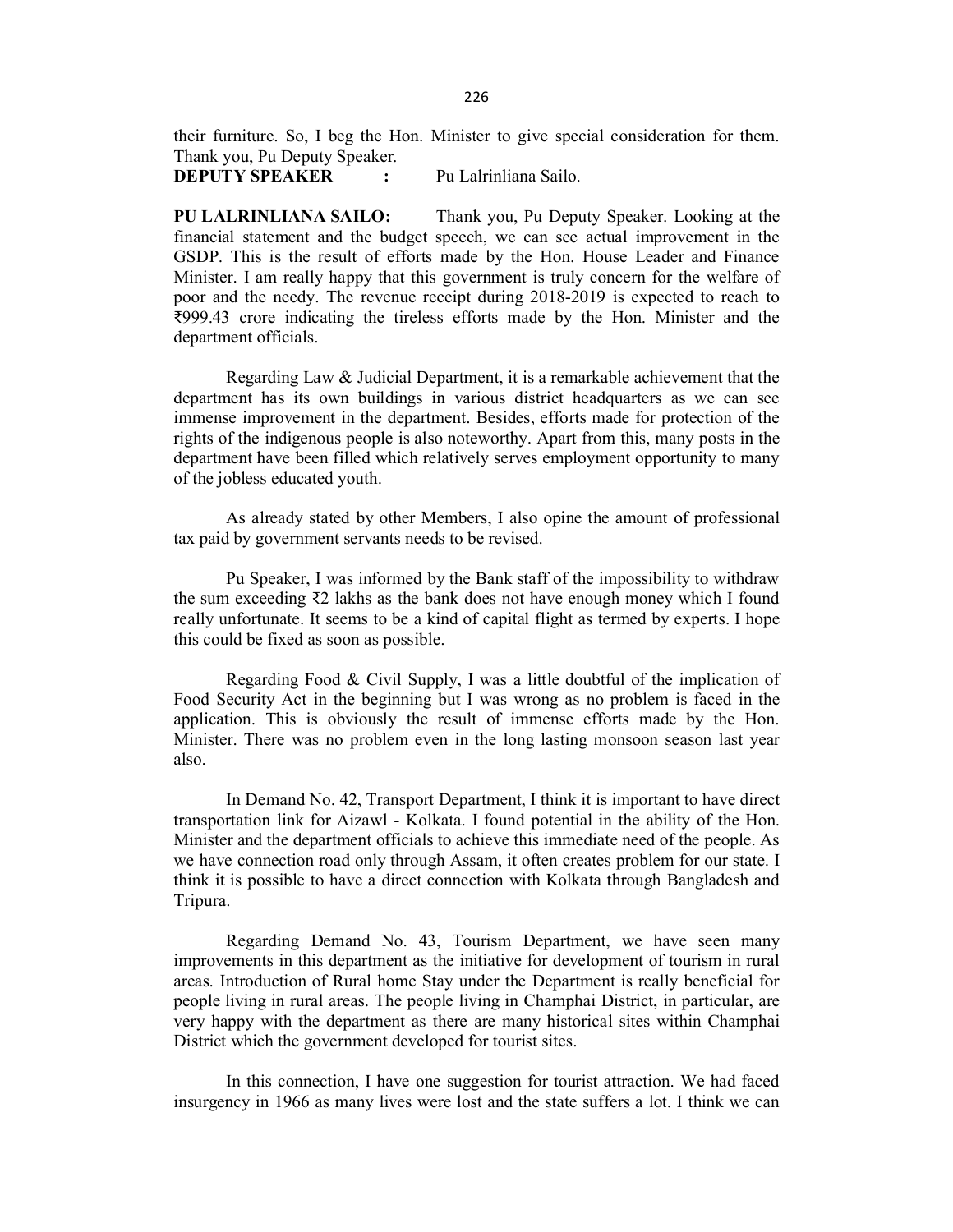develop such affected places of the insurgency as a tourist attraction as it is practiced in Vietnam; they developed the places of war within their country as tourist spots. I suggest that the same is followed in our state also.I support the Demands of the two Hon. Ministers.

### DEPUTY SPEAKER : Pu Lalruatkima.

PU LALRUATKIMA : Thank you, Pu Deputy Speaker. Starting from Finance Department, we have often spoken about GP fund. It is a kind of investment of the government using the money of government employees. I think theregulation of GPF is too harsh for the government servants. The government has created commission to study the expenditure regarding medical reimbursement. In this regard, it is vital to strengthen the State Health Care Society in order to implement the recommendations made by the commission. 227<br>
Revelop such affected places of the insurgency as a tourist attraction as it is practiced<br>
in Vietnam; they developed the places of war within their country as tourist spots. I<br>
SUGENTING SURFANCE EVALUATION THE SURFA In Vietnam; they developed the places of war within their country as tourist spots. I<br>suggest that the same is followed in our state also. I support the Demands of the two<br>Hon. Ministers.<br> **DEPUTY SPEAKER** : Pu Lalruatkim **DEPUTY SPEAKER** : Pu Lalruatkima.<br> **PU LALRUATKIMA** : Thank you, Pu Deputy Speaker. Starting from<br>
Finance Department, we have often spoken about GP fund. It is a kind of investment<br>
of the government using the money of

as to how the amount is spent. Monitoring is necessary in regard to several empanelled farm under NEDP. If such farms execute the work without monitoring and evaluation, there is a chance that we have poor quality works which will be a problem for the state in the future. of OFF is to co harsh for the government servants. The government has created to strengthen the State Health Care Society in order to implement the recommendations made by the commission.<br>Regarding allotment of ₹50 crore

The central government has now implemented  $7<sup>th</sup>$  pay revision and I think it is better for the state also to implement the same. I found this possible considering our financial condition.

our own discretion. It is very desirable that MLA fund may be given in a single sanction. While this is the case, the State Lottery which is an important source of revenue is nowhere to be found in this budget.

of Lok Ayukta is an immediate need of the state. Also, the TA/DA for court witness is very low. It is often complaint especially by witnesses from the remote villages when the need to appear before the court. However, setting up of a separate court is neglected despite it necessity. as to how the amount is spent. Monitoring is necessary in regard to several pay and evaluation, there is a chance that we have poor quality works which will be a problem for the state in the future.<br>The central government The central government has now implemented 7<sup>n</sup> pay revision and I think it is<br>better for the state also to implement the same. I found this possible considering our<br>financial condition.<br>The MLA Fund is a kind of ACR for

consideration with the introduction of GST and IGST. More staff is also needed as the workload is increasing. It is also necessary to improve the equipments and other facilities.

under the head of critical projects but the meaning of critical projects is not defined, clear definition should be given as to how it will be utilized. This is quite questionable and I have a doubt that this allocation is election oriented.

 Again under NEDP, it is regretted that we are facing a problem for failing to notify nodal department of NLUP. At the time of C&AG Audit, it is kept under Planning Department but C&AG said it is not its purview. Thus, measure should be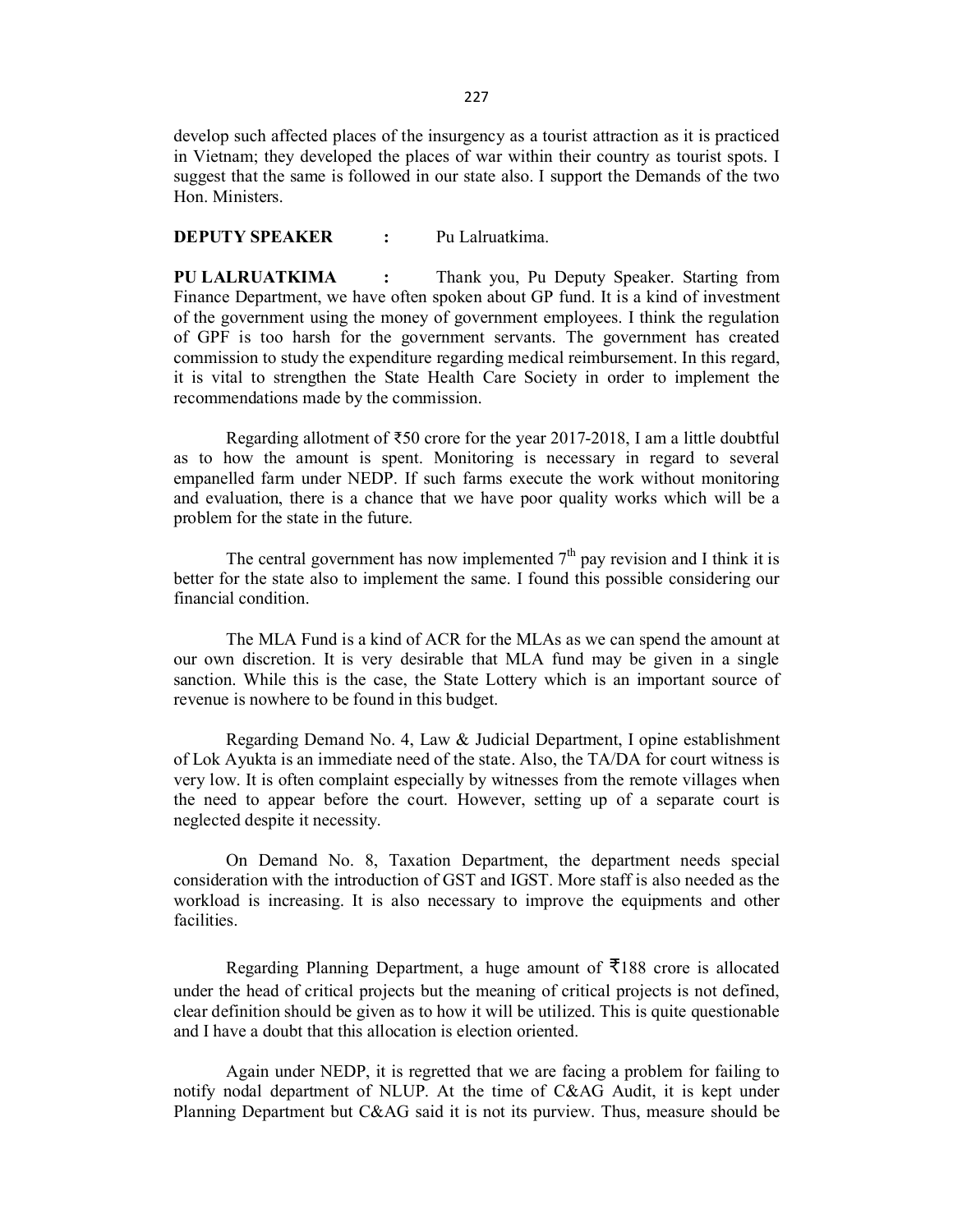228

228<br>
taken to resolve this confusion so that it is not repeated in the future.<br>
Regarding Birth & Death Registration, our population has immensely<br>
increases within these five years. This need to be enquired as it affects increases within these five years. This need to be enquired as it affects oursafety.

228<br>
Staken to resolve this confusion so that it is not repeated in the future.<br>
Regarding Birth & Death Registration, our population has immensely<br>
increases within these five years. This need to be enquired as it affects 228<br>
Staken to resolve this confusion so that it is not repeated in the future.<br>
Regarding Birth & Death Registration, our population has immensely<br>
increases within these five years. This need to be enquired as it affect pleasing to hear that the government provide better quality rice. Meanwhile, it seems improper that the retailers pay for the bag used for its packing; this practice needs to be stopped. Besides, separation of Legal Metrology Department as a full-fledged department is necessary. It is also quite desirable that ration sugar could be continued. 228<br>
228<br>
228<br>
Extern to resolve this confusion so that it is not repeated in the future.<br>
Regarding Birth & Death Registration, our population has immensely<br>
increases within these five years. This need to be enquired as

necessary for those engage on commercial vehicles to earn their livelihood.

228<br>
228<br>
1228<br>
1228<br>
1228<br>
1228<br>
1228<br>
1228<br>
1228<br>
1228<br>
1228<br>
1228<br>
1228<br>
1228<br>
1228<br>
1228<br>
1228 
1229<br>
1228 
1229<br>
1229 
1229 
1229 
1229 
1229 
1229 
1229 
1229 
1229 
1229 
1229 
1229 
1229 
1229 
1229 
1229 
1229 
1 clarified in the process of compensation under the plan for construction site of ropeway at Sakawrhmuituai. Lastly, Pu Deputy Speaker,I opine we need to have new innovation to promote tourism in our state so that our tourist spots are developed to its full potential. Thank you, Pu Deputy Speaker.

PU P.C. ZORAM SANGLIANA: Thank you, Pu Deputy Speaker. On Demand No. 9, Agriculture, the budget estimate is increased at a huge percent of 40% which I consider as the result of our humble suggestion in theconsultative committee; I am really glad for this and the reason for the increase will be seen in the future. I also opined that more importance should be given in agriculture and its allied service; I hope the Hon. Minister will consider it when distribution of funds is made.

It is a privilege that we are able to discuss surplus budget today. Financial management is comment able. I do hope the  $7<sup>th</sup>$  pay will be implemented with this budget. Pu Deputy Speaker, it is appreciative withdrawal of GPF is controlled by the Govt. and for a huge fund allocation for state matching share in various projects.

In regard to Law & Judicial, I opine site of the office which is in the heart of the New Secretariat complex is inappropriate as most of the visitors of high court obviously are of criminals. Anyway, it is my desire that it is completed as per memorandum of understanding.

Demand No. 8, Taxation Department, the achievement of this Department which has been made so far is worth-mentioning.

Coming to the Demands of Pu John Rotluangliana, it is noteworthy that stock of rice even in the remote areas is sufficient; the officers and staffs are praiseworthy for their efficiency. At the same time, immense efforts have been made to check embezzlement with cooking gas cylinders; yet, it is desirable if the department checked the process on regular basis.

It is commendable for the tax collection of Transport on Goods & Passenger and on Vehicles in spite of the department being treated as inefficient. There are so many points that I would like to highlight but will end here due to limit of time. I give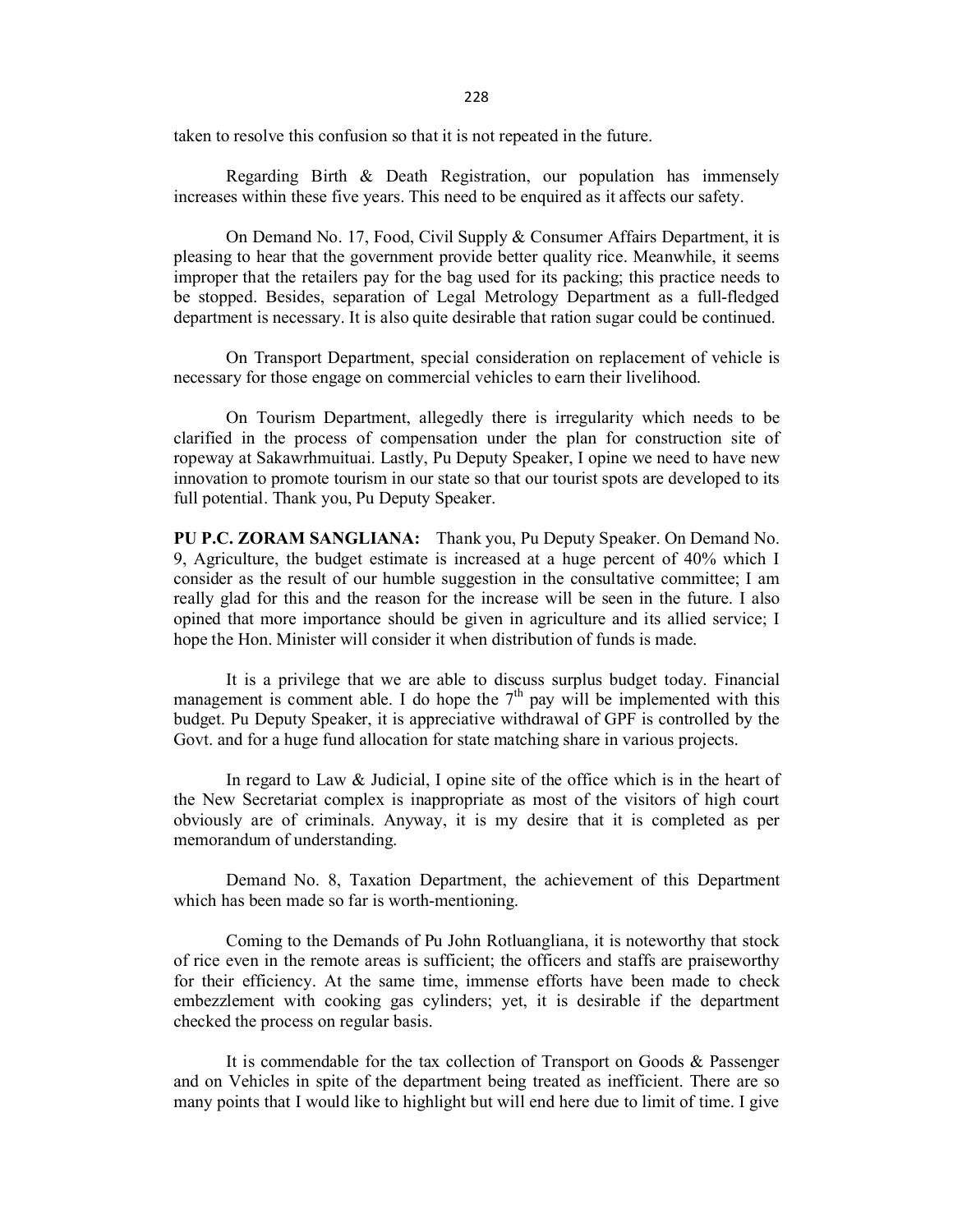my support for passing of the Demands of the hon. Ministers, Pu John Rotluangliana and Pu Lalsawta. Thank you.

DEPUTY SPEAKER : Pu H. Zothangliana.

PU H. ZOTHANGLIANA : Pu Deputy Speaker, let me start from Demand No. 4, Law & Judicial Department.

229<br>
my support for passing of the Demands of the hon. Ministers, Pu John Rotluangliana<br>
and Pu Lalsawta. Thank you.<br>
Pu H. Zothangliana.<br>
PU H. ZOTHANGLIANA : Pu Deputy Speaker, let me start from Demand<br>
No. 4, Law & Judi without actual functioning. It is fortunate that Pu Lalthanhawla's Ministry, without any hesitation took up the ongoing projects and decisions made in the previous ministry. Demand No. 8, Taxation Department. There is one point <sup>I</sup> would like to

highlight, i.e. talking of the advantage of GST seems to ignore the existence of ILP. This is a serious matter and the govt., therefore should look into the matter.

229<br>
229<br>
and Pu Lalsawta. Thank you.<br>
DEPUTIY SPEAKER<br>
20. FU H. Zothangliana.<br>
PU H. ZOTHANGI JANA : Pu Deputy Speaker, let me start from Demand<br>
No. 4, Law & Judicial Department.<br>
The separation of Law & Judicial was de the officers and staff of the Department. Pu Deputy Speaker, rural areas are facing problem in regard to Aadhaar processing as it isdemanded for various projects and schemes. It takes quite a long time deliver it. If possible, I suggest furnishing EPIC in such period and may also be accepted as ID proof. **DEPUTY SPEAKER** : Pu H. Zothangliana.<br>
PU H. ZOTHANGLIANA : Pu Deputy Speaker, let me start from Demand<br>
No. 4, Law & Judicial Department.<br>
The separation of Law & Judicial was declared towards the end of 2008 but<br>
witho The separation of Law & Judicial was declared towards the end of 2008 but<br>without actual functioning. It is fortunate that Pu Lalthanhawla's Ministry, without<br>any hesitation took up the ongoing projects and decisions made Demand No. 8, Taxation Department. There is one point I would like to highlight, i.e. talking of the advantage of GST seems to ignore the existence of ILP.<br>This is a serious matter and the govt., therefore should look into Demand No. 9. Finance & Planning Department, I applaud the performance of<br>the officers and staff of the Department. Pu Deputy Speaker, rural areas are facing<br>problem in regard to Aadhaar processing as it is demanded for va

Govt. is increasing. However, what we should know is GSDP is the matter to diagnose our liabilities. Thus, if we calculate through GSDP, the liability is decreasing. I request the hon. Minister to clarify this matter in his wound up.

so much appreciation for providing sufficient amount of food grains even in the remote areas of the state.

permit for Lunglei, Lawngtlai and Saiha which had been initiated 3 years back. Also, we need Transport Bus Service ply to Lawngtlai.

Sentetfiang Village which is at the base of Phawngpui Tlang which I opine as a significant move to attract tourist. That is all I can say, Pu Deputy Speaker. Thank you. remote areas of the state.<br>
I would also like to request the hon. Minister to lift off ban on Auto Rick<br>
permit for Lunglei, Lawngtlai and Saiha which had been initiated 3 years back.<br>
we need Transport Bus Service ply to

### DEPUTY SPEAKER : Pu Zawma.

PU VANLALZAWMA : Pu Deputy Speaker, thank you. To start with, there is one point I would like to highlight regarding the performance of Tourism Department.

 I truly appreciate introduction of Rural Home Stay. Yet, I suggest implementing the same in urban areas for it is needed as well.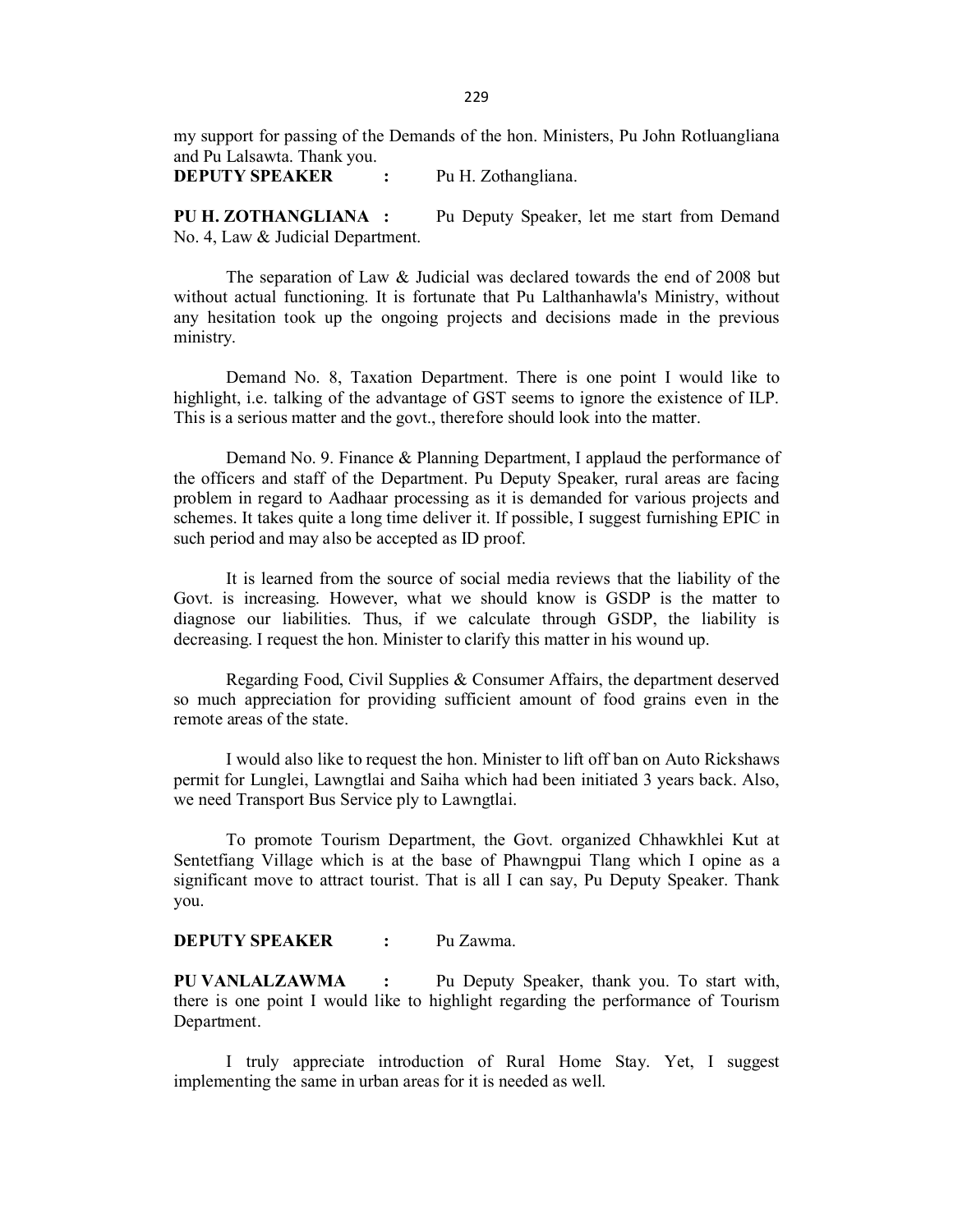Pu Deputy Speaker, I am not sure if it is the purview of Tourism, preservation of river fishes in Reiek Kai by joint forces of YMA and PHE Deptt. I opine it is wise for Tourism department to undertake its improvement so that it is transformed into tourist attraction.

Coming to Finance, many of Hindi teachers were terminated last year and I wonder if Central Govt. is unable to continue with the project. I opine the State Govt. should re-employ such teachers from its own fund since the service of such teachers is the needs of today's education. It is the same case as recruitment of IR recruitment. Besides, Pu Speaker, there is no budget highlighted for up-gradation of the three districts. By the Grace of God and the people, my party will assume the Ministry next year and it will definitely be highlighted in the budget; it will be our priority. Thank you, Pu Speaker (Hon. Speaker takes the Chair.) 230<br>
Pu Deputy Speaker, 1 am not sure if it is the purview of Tourism, preservation<br>
of river fishes in Reick Kai by joint forces of YMA and PHE Deptt. 1 opine it is wise<br>
for Tourism department to undertake its improvemen 230<br>
Pu Deputy Speaker, I am not sure if it is the purview of Tourism, preservation<br>
of river fishes in Recie Kai by joint forces of YMA and PHE Dept. I opine it is wise<br>
for Tourism department to undertake its improvement fourist attraction.<br>
Coming to Finance, many of Hindi teachers were terminated last year and I<br>
wonder if Central Govt. is unable to continue with the project. I opine the State Govt.<br>
should re-employ such teachers from i

who participated in the discussion, only one or two members did not mention my demands due to time constrain and I am very grateful for it. This will be the last budget session for this Ministry and will thus be appropriate to highlight the efficiency of this Govt. I request our understanding beforehand if I take times. Thank you, Pu Speaker *(Hon. Speaker takes the Chair.)*<br> **SPEAKER** : Our discussion of his demands.<br>
Minister, Pu Lalsawta to wind up the discussion of his demands.<br>
Who participated in the discussion, only one or two mem

and so are Taxation Department due to GST, Law & Judicial and Planning Department. This favorable outcome is due to the hon. Chief Minster's visions for Mizoram and carried out by the Ministers and the officials.

Pu Speaker, Niti Aayog is a blessing in disguise for the State, as State Priority Projects could be carried out accordingly and the Court case percentage has gone up to 78%. Pu Speaker, please understand that I am mixing up my points.

are able to have Revenue surplus.

Minister, Pu Lalsawta to wind up the discussion of his demands.<br>
PU LALSAWTA MINISTER: Pu Speaker, thank you. Out of the 17 members<br>
who participated in the discussion, only one or two members did not mention my<br>
demands d Financial year is divided into 4 quarters in which all the departments are allotted 30/35 crore for GPF for one quarter. And, for the further convenience of the Govt. servants, few officers of Finance Department are authorized to disburse 100 lakhs each quarter; yet, this does not serve the whole demands. As for the alleged existence of middle man for withdrawal of GPF, it will be much appreciated if areport that one received a commission from the govt. servant for withdrawal of his/her GPF. Regarding closing of GPF withdrawal forthe time being, it is done so as mostof the officials are busy preparing for thisbudget session. Department. This favorable outcome is due to the hon. Chief Minster's visions for Mizoram and carried out by the Ministers and the officials.<br>
Pu Speaker, Niti Aayog is a blessing in disguise for the State, as State Prior

submit the report but it has not yet been fulfilled. Once the report is submitted, it will be discussed in the cabinet meeting. The hon. Chief Minster has assured the  $7<sup>th</sup>$  pay pay will be implemented.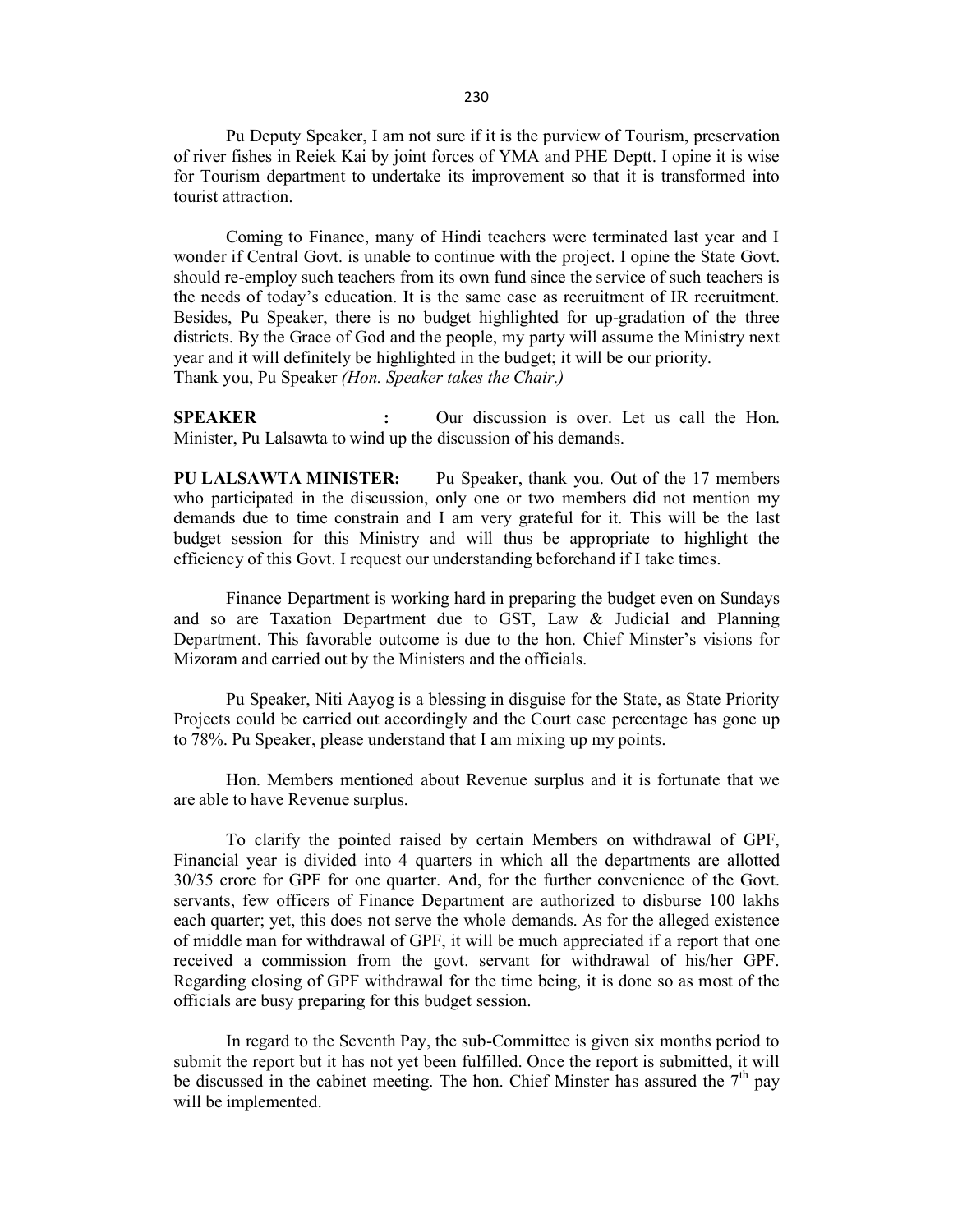231<br>In regard to GSDP, what the hon. Members have claimed is true as our<br>liability decreased by 40.87% and has gone subsequently.<br>Pu Speaker, it is our desire to have High Court as soon as possible. As for the<br>construction liability decreased by 40.87% and has gone subsequently.

 Pu Speaker, it is our desire to have High Court as soon as possible. As for the construction of Saiha Court building, we have to act according to our resource.

231<br>
In regard to GSDP, what the hon. Members have claimed is true as our<br>
liability decreased by 40.87% and has gone subsequently.<br>
Pu Speaker, it is our desire to have High Court as soon as possible. As for the<br>
construc the strength of its staff to the government, feels that it is under staff, the Govt. will take action accordingly. 231<br>
In regard to GSDP, what the hon. Members have claimed is true as our<br>
liability decreased by 40.87% and has gone subsequently.<br>
Pu Speaker, it is our desire to have High Court as soon as possible. As for the<br>
constru

will take note of this for necessary action.

The Revenue collected till the  $26<sup>th</sup>$  March is ₹1165 lakhs and income tax collected from lottery is ₹30 crores. If you permit, Pu Speaker, tomorrow I would like to distribute the details of lottery during the year 1998-1999 to hon. members for information. In regard to GSDP, what the hon. Members have claimed is true as our liability decreased by 40.87% and has gone subsequently.<br>
Pu Speaker, it is our desire to have High Court as soon as possible. As for the construction o Pu Speaker, it is our desire to have High Court as soon as possible. As for the<br>construction of Saiha Court building, we have to act according to our resource.<br>Coming to Medical reinhustement, if Healthcare Society submit SET ALL THE THE THE THE THE PROPET THE PLANCIAL THE PLANCIAL THE PLANCIAL THE PLANCIAL THE PLANCIAL THE REVENUE OF THE REVENUE OF THE REVENUE OF THE REVENUE OF THE REVENUE OF THE THE OF THE THE OF THE THE THE THE THE THE

matter. As for Professional tax, it is the central subject of the India Constitution Article 76 and thus is not the state subject.

if we form the Govt.", then, I give my assurance that even my party can carry out what ever task on hands. Thank you.

| <b>SPEAKER</b><br>Demands.   |                                                                                                                                                                                                                                                    | You may now move the House to pass your      |
|------------------------------|----------------------------------------------------------------------------------------------------------------------------------------------------------------------------------------------------------------------------------------------------|----------------------------------------------|
| <b>PU LALSAWTA MINISTER:</b> | the following demands under my concern such as: -                                                                                                                                                                                                  | Pu Speaker, I move this august House to pass |
| <b>Demand Nos.</b>           | <b>Purpose</b>                                                                                                                                                                                                                                     | <b>Budget Amount</b>                         |
| 4                            | Law & Judicial                                                                                                                                                                                                                                     | 21,75,14,000.00                              |
| 8                            | Taxation                                                                                                                                                                                                                                           | 15,84,48,000.00                              |
| 9                            | Finance                                                                                                                                                                                                                                            | 23, 35, 75, 23, 000.00                       |
| 14                           | Planning<br>$\&$<br>Programme<br>Implementation                                                                                                                                                                                                    | 1,17,93,57,000.00                            |
|                              | <b>TOTAL</b>                                                                                                                                                                                                                                       | 24,91,28,42,000.00                           |
| <b>SPEAKER</b>               | the permission of the House to pass his Demand totally $\overline{5}24,91,28,42,000/$ ; those<br>who agree may say, 'Yes" and those who disagree say, 'No'. The House has<br>unanimously passed Demands of the hon. Finance Minister, Pu Lalsawta. | Now that the hon. Finance Minister have seek |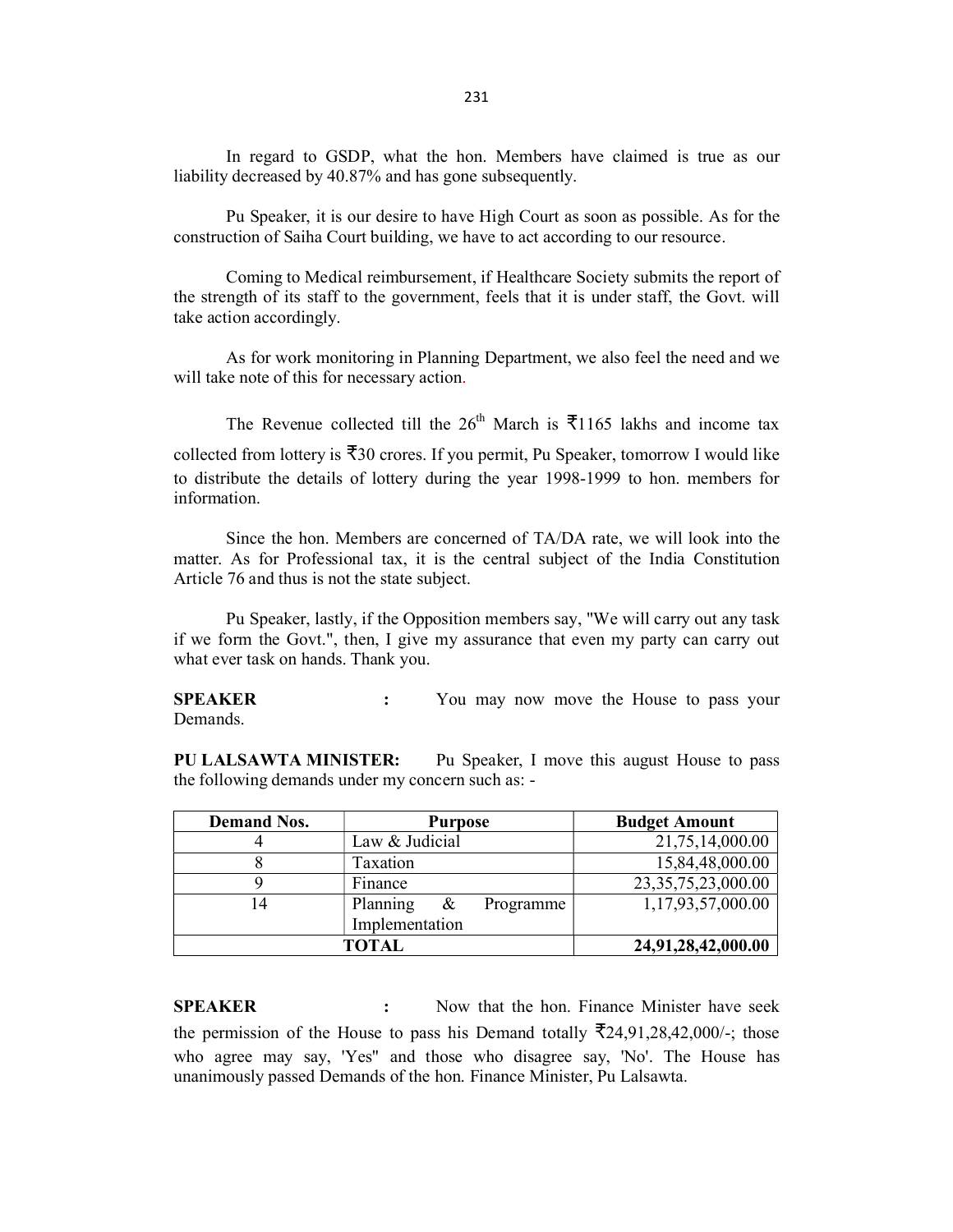### PU LALSAWTA MINISTER: Thank you.

232<br> **PU LALSAWTA MINISTER:** Thank you.<br> **SPEAKER** : Let us call hon. Minister, Pu John Rotluangliana<br>
to wind up discussion of his demands and also move the House to pass it.<br> **PU JOHN ROTLUANGLIANA, MINISTER:** Pu Speaker to wind up discussion of his demands and also move the House to pass it. PU JOHN ROTLUANGLIANA, MINISTER: Pu Speaker, thank you. Most of the members participated in the discussion spoke about Supply and Transport; only Pu Ruatkima spoke about Legal Metrology.

 Pu Speaker, this department is of independent with independent budget but functioning indirectly under Transport Department. We are verifying placement of an Extension Officer at Hunthar Veng. There is the ongoing construction of a building for the office of Asst. Controller Legal Metrology with the estimate amount of  $\overline{5}40$ lakhs and sanction has already been received from Central Govt. for setting up Secondary Standard Laboratory amounting to  $\overline{5}125$  lakhs. The work will soon be implemented. The Govt. approval has already been obtained for filling up 5 posts of Inspectors and we are waiting for MPSC to conduct exam and interview.

During 2017-2018, the department verifies and conducts measurement of various departments and companies of 12,334 Nos. and fee collected for such amounting to  $\overline{56,11,905/}$ . The total number of verified water meter so far is 6,565, electric shops  $-85$ , motor parts  $-161$ , cement and rod  $-280$  and Govt. retailer  $-329$ and also illegal cigarettes of 6,570 cartoons from 92 shops. Pu Speaker, 2629 Nos. tank lorry and 1552 Nos. LPG trucks were checked by weighing up gas cylinders of 474,912 Nos. in which of underweight cylinders of 1145 Nos. were found. The Transporters were fined by IOC and the legal Metrology on compound fine. It may be noted that the department is taking all possible steps.

16 Members spoke about Food & Civil Supplies and I truly appreciate their concern for this department. Pu Speaker, as monsoon is arriving, we are busy with carrying monsoon stock out of which 75% is completed.

To answer the question of Pu John Siamkunga, proposal for up-gradation of our go-downs has already been submitted to the central and it will be started as soon as we receive the sanction.

As for the point mentioned by Er. Rinawma, we are unable to fulfill with our existing resources. (Er. LALRINAWMA:Pu Speaker, but it is underlines in the Allocation of Business, the warehouse manual.) Even FCI is unable to adopt the manual as so is impossible for us to adopt. As for approach road of Go-down, we are receiving 10 crores loan from NABARD and estimate and drawings are ready. Thus, work will be implemented soon. tank lorry and 1552 Nos. LPG trucks were checked by weighing up gas cylinders of 4474912 Nos. in which of underweight cylinders of 1145 Nos. were found. The Transporters were fined by IOC and the legal Metrology on compoun

effectively. The requirement per month is 70,000/- in which 3,310/- is spent for purchase from FCI and 2,750/- for direct purchase from MIZOFED. Thus, we are able to save ₹4.9484 crore every month. As for Sugar, we are not in a condition to continue as our Govt. is unable to fulfill matching shared fixed by the Central Govt.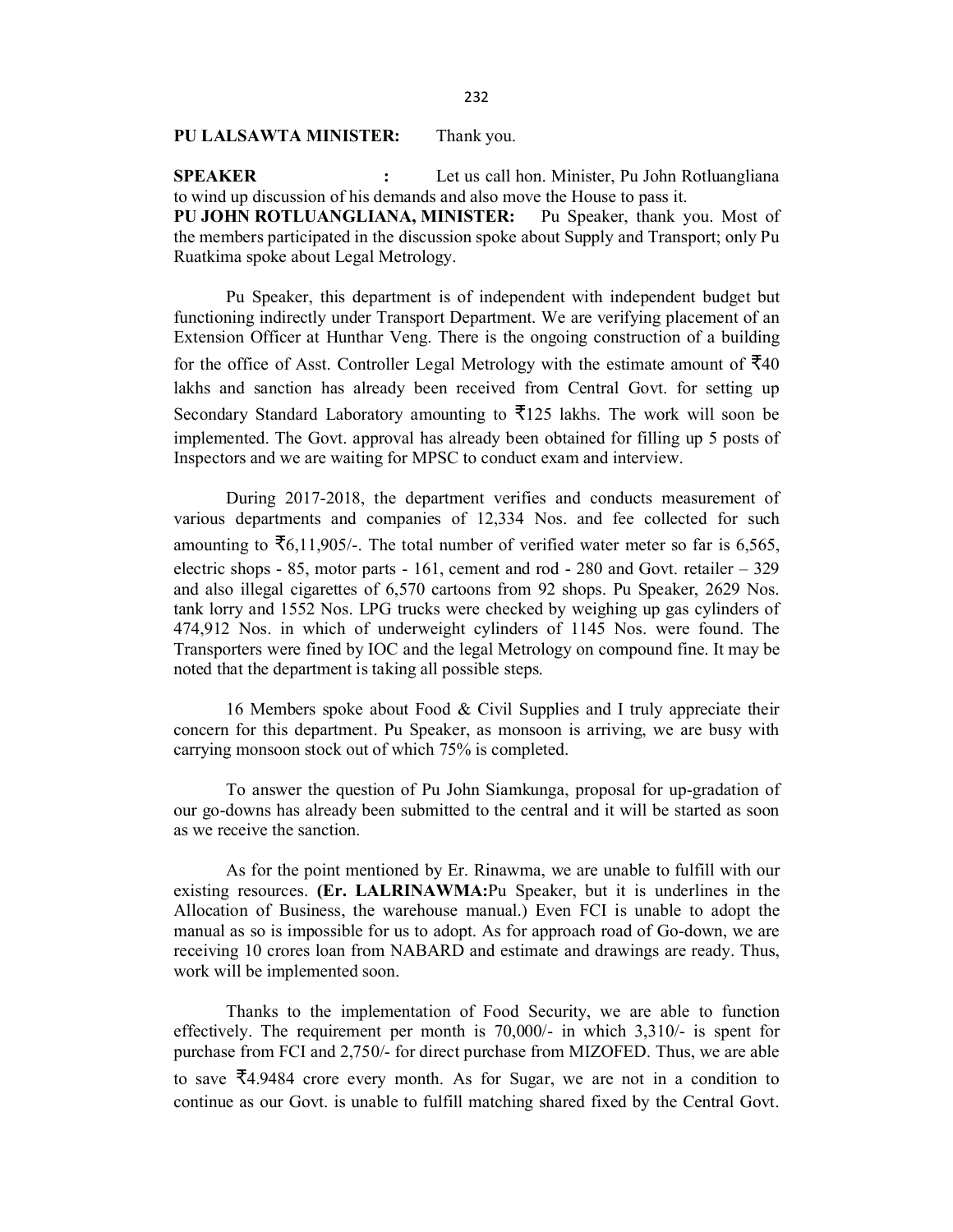As for POL, we have a talk with IOC for the site and step will be taken for its construction as soon as a decision is made. As for shifting of FCI Go-down at Dinthar Sairang, a decision is made for the site thus construction work will be started soon. Pu

233<br>
Specification as soon as a data with IOC for the site and step will be taken for its<br>
construction as soon as a decision is made. As for shifting of FCI Go-down at Dinthar<br>
Sairang, a decision is made for the site thu in 2 states such as Goa and Mizoram as we already have flagged off the programme for awareness. All members were allotted a quota of 5 Nos. permits but none fulfilled entirely. So far, 200 Nos. permits were issued. But soon after the common people become aware of the profits made by the two wheeler taxis, a mounting application for the same is received. However, under the guidance of the hon. Chief-Minister, it was decided that the permit should not exceed 500. Therefore, I would like to inform the people of Mizoram through this august House that permit for two wheeler taxis is closed for the time being. Pu Speaker, decision has also been made for introduction of Auto-rickshaw in the out skirt of the city.

PU R. VANLALVENA : It was due to Law that we refuse to submit. Now, two wheeler taxis are servicing with excessive rate. Is there any plan to alter the rate?

PU JOHN ROTLUANGLIANA, MINISTER: Pu Speaker, the rate is fixed for only once and without any ceiling or floor for the rate.

PU R. VANLALVENA : But two-wheelers are in service without following the rate fixed by the authority.

PU JOHN ROTLUANGLIANA: Two wheeler taxis were given a strict warning that if they charge higher than the given rate, their permit will be cancelled. Till date, we have not received any complain as of the charge. At the time of allotting 5 quotas to each member, the rate was not fixed. Pu Speaker, it is appreciative that we are witnessing the benefit of Auto-rickshaw as well. The limited quota of 50 permits for each area is now fulfilled.

Various achievements have also been made in Transport Department like a new Directorate building. The area ofDTO Aizawl is too vast and so is decided to be divided into DTO Aizawl (Rural) and DTO Aizawl (Urban).

Pu Speaker, 5 crores that we received from NEDP is utilized for the following projects: -

i) ₹70 lakhs for Awareness and Publication;

ii) ₹20 lakhs for capacity training building;

iii)  $\bar{$ }100 lakhs for purchase and installation of Traffic Police equipment;

- iv) ₹110 for purchase of towing truck and improvement of enforcement;
- v) ₹60 lakhs for purchase and installation of vehicle smoke analyzer

vi) ₹ 90 lakhs for garage numbering and side preparation;

vii)₹50 lakhs for Public parking at DTO Complex, Chaltlang.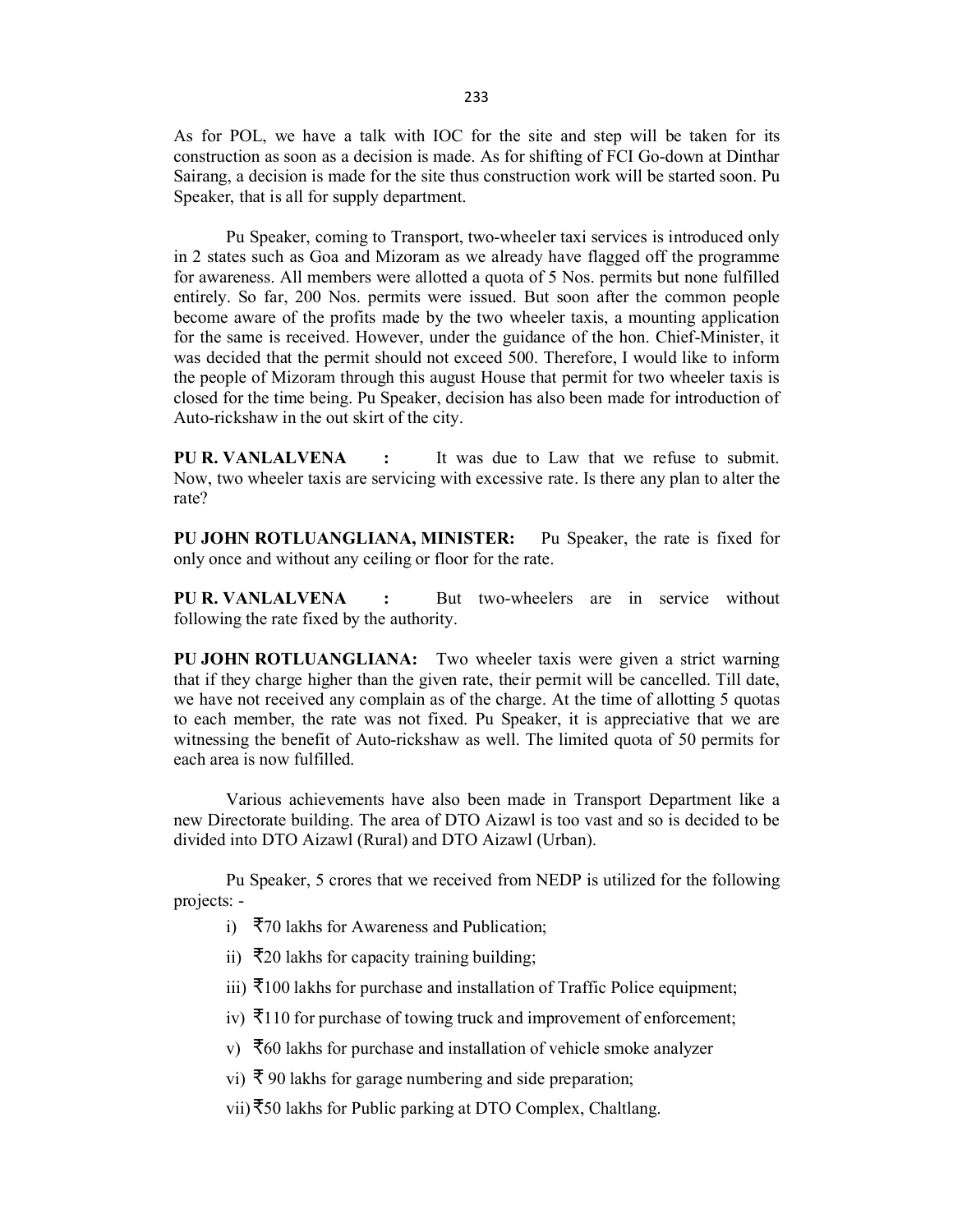Total - ₹500 lakhs.

234<br>
Total - ₹500 lakhs.<br>
Apart from these, we have on-going project in Melthum, South Hlimen for<br>
Automated Inspection & Certification Centre. The fund is sponsored by Ministry of<br>
Road and Highway and the estimate is ₹1 Automated Inspection & Certification Centre. The fund is sponsored by Ministry of Road and Highway and the estimate is  $\bar{x}$ 15.50 crores.

The Department is utilizing Information Technology under which all driving license and motor registration are computerized. The term is SARAHI and VAAHAN. Pu Speaker, we now have DTO Office in Lunglei whereas construction for DTO Office Saiha and Lawngtlai are in progress. Also, there is a proposal to privatize Silchar MST bus station. As for the demand of MST bus service, I regret to state that we are unable to fulfill at present due to shortage of bus. We have made an approach to Finance Department for purchase of new bus and if we are permitted, then we can cover more routes.

Pu Speaker, MST bus fare is quite low; yet, we still make concession to cancer patient, physically handicap, blind and HIV positive which is free. Also, we also provide 50% concession to old age citizen and free travel to female passenger of above 60 years. Pu Speaker, there are so many points to highlight, however I will end my speech on transport here.

I am grateful that the hon. Members have shown interest on Tourism Department. Many have spoken of Home-stay as well and we are fortunate to be the first in the NE to adopt the policy.We started home-stay with the fund received from NEDP and is amazing to witness the success story. We now have 35 units. As hon. Members have mentioned, it is intended for tourist attraction to our state. There is a proposal to introduce Home-stay in Mamit as well. It is a privilege that the Hon. Group Leader, Pu Zawma too has the same view regarding Urban Home-stay as it is under process. Department. Wany have spoken to rrome-stay as well and we are lottomate to be under<br>there in the NE to adopt the policy. We started home-stay with the find received from<br>Members have mentioned, it is intended for tourist a

Tourism Department has various on-going projects such as the integrated development project of New Tourist Destination under Swadesh Darshan, North East Circuit at Thenzawl, South Zote and Reiek. Pu Ruatkima mentioned that no action as being taken at South Zote, but Pu Speaker, the project is shifted to Thenzawl and is now in full swing.

Under Development of Eco-Adenture Circuit and Eco-Circuit theme of Swadesh Darshan, ₹99.07 crore is received and thework will be implemented soon. Pu Ruatkima stated that Tuipuibari being covered under the project of Aizawl Destination. It may be noted that it is only the term used to that effect otherwise it will cover a wider destination.

between VCs of Sihphir and Lungdai but is now being settled without any claim of compensation. Likewise, ropeway project is being proposed in between Durtlang and Tourist Lodge, Chaltlang and if these two are achieved; the previous one will be the first and the second one the highest in the country.